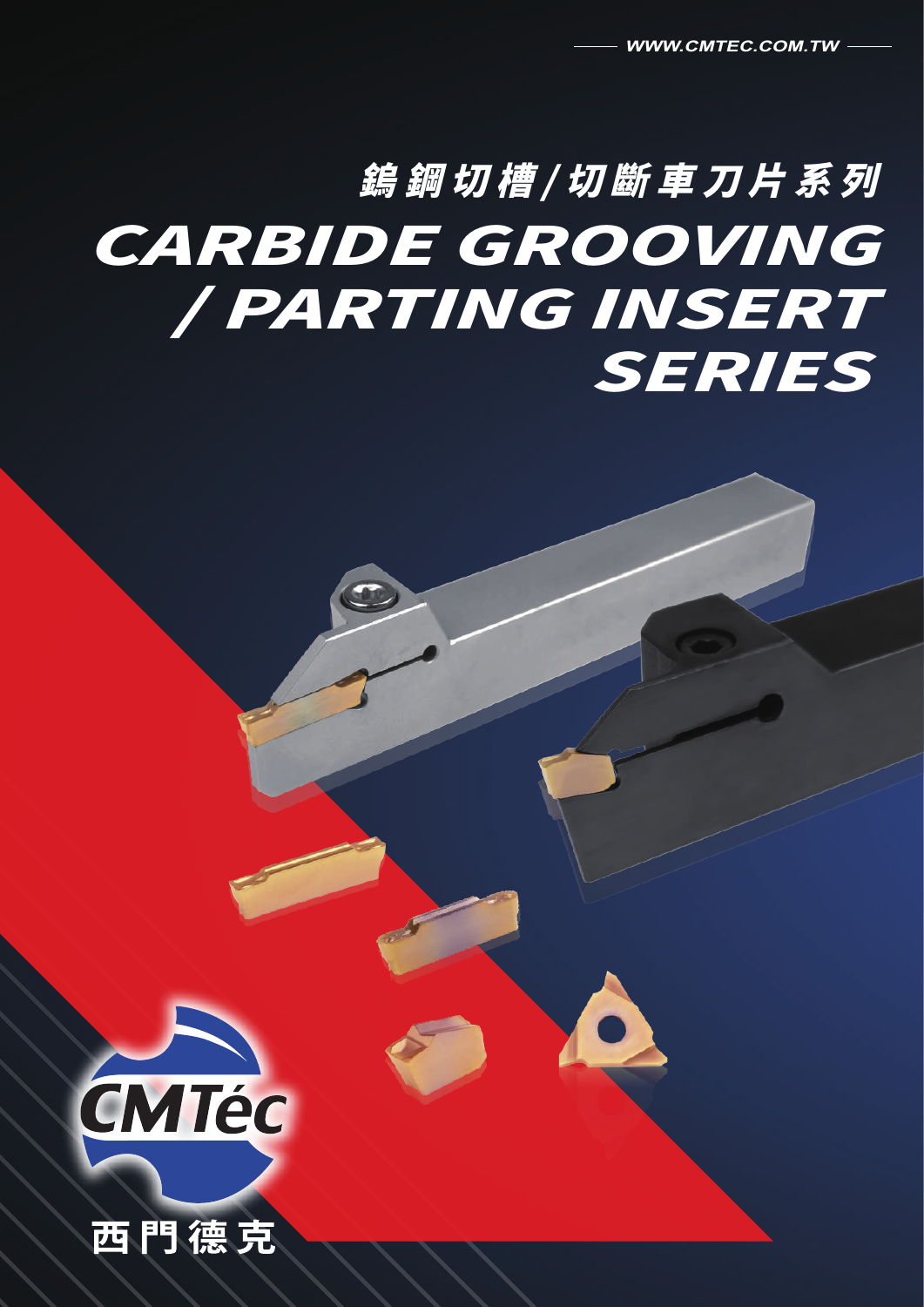# 產品選擇表 **PRODUCT SELECTION TABLE**



| 鎢鋼切槽 / 切斷<br>車刀片<br>Carbide<br>Grooving /<br><b>Parting Inserts</b>                | <b>MGMN</b><br><b>NEW</b><br>切槽寬度<br>P.215<br>$2.0 - 4.0W$             | GMM<br><b>NEW</b><br>切槽寬度<br>P.216<br>$2.0 - 3.0W$                                | <b>TGTN</b><br>切槽寬度<br>P.216<br>$2.2 - 4.1W$                  | <b>TGF</b><br><b>NEW</b><br>切槽寬度<br>P.217 0.33~2.5W                        |
|------------------------------------------------------------------------------------|------------------------------------------------------------------------|-----------------------------------------------------------------------------------|---------------------------------------------------------------|----------------------------------------------------------------------------|
| 鎢鋼圓槽車刀片<br><b>Carbide Radius</b><br><b>Inserts</b>                                 | <b>MRMN</b><br><b>NEW</b><br>R角尺寸<br>P.215<br>$1.0 - 2.0R$             | <b>TGF-R</b><br><b>NEW</b><br>R角尺寸<br>P.218<br>$0.25 - 0.75R$                     |                                                               |                                                                            |
| 外徑切槽 / 切斷<br>車刀桿<br><b>External</b><br>Grooving<br>/ Parting<br><b>Toolholders</b> | MGEH<br>外徑切斷切槽 Parting Grooving:<br>`↑<br>四角柄尺寸<br>P.220<br>$16 - 25D$ | KGM<br>外徑切斷切槽 Parting Grooving:<br>$\mathbb{R}^1$<br>四角柄尺寸<br>P.221<br>$12 - 32D$ | SGIH<br>外徑切斷加工 External Parting:<br>全長尺寸<br>P.222<br>110~150L | <b>SGTBU</b><br>P.222                                                      |
| SGTH<br>外徑切斷切槽 Parting Grooving:<br>四角柄尺寸<br>P.223<br>$16 - 25D$                   | KTGF<br>外徑切槽加工 External Grooving:<br>四角柄尺寸<br>P.224<br>$10 - 25D$      | KTGFS<br>外徑切槽加工 External Grooving:<br>四角柄尺寸<br>P.224<br>16~20D                    | <b>SAK</b><br>NEW<br>四角柄尺寸<br>P.225<br>$10 - 25D$             | 切削條件表<br>【切槽 & 切斷】<br>Grooving<br>& Parting<br>Condition<br>Table<br>P.226 |

# 切削方式 CUTTING MODE

| 車刀片系列<br><b>Inserts</b> |                      | 切槽寬度 W<br><b>Groove Width</b>                   | 切槽加工<br>Grooving | 切斷加工<br>Parting | 橫向加工<br><b>Plunge Turning</b> | 斜向加工<br>Ramping | 仿形加工<br>Copy |
|-------------------------|----------------------|-------------------------------------------------|------------------|-----------------|-------------------------------|-----------------|--------------|
|                         | <b>MGMN</b>          | $2.0 - 4.0W$                                    | $\circ$          | $\circ$         | $\circ$                       | $\circ$         | X            |
|                         | <b>MRMN</b><br>【圓槽型) | $2.0 - 4.0W$<br>(1.0~2.0R)                      | $\circ$          | X               | $\circ$                       | X               | $\circ$      |
|                         | <b>GMM</b>           | $2.0 - 3.0W$                                    | $\circ$          | $\circ$         | $\circ$                       | $\circ$         | X            |
|                         | <b>TGTN</b>          | $2.2 - 4.1W$                                    | $\circ$          | $\circ$         | X                             | X               | X            |
| $\circ$                 | <b>TGF</b>           | $0.33 - 2.5W$                                   | $\circ$          | X               | X                             | X               | X            |
|                         | <b>TGF</b><br>[圓槽型)  | $0.5 - 1.5W$<br>$(0.25 \text{~} 0.75 \text{R})$ | $\circ$          | X               | X                             | X               | X            |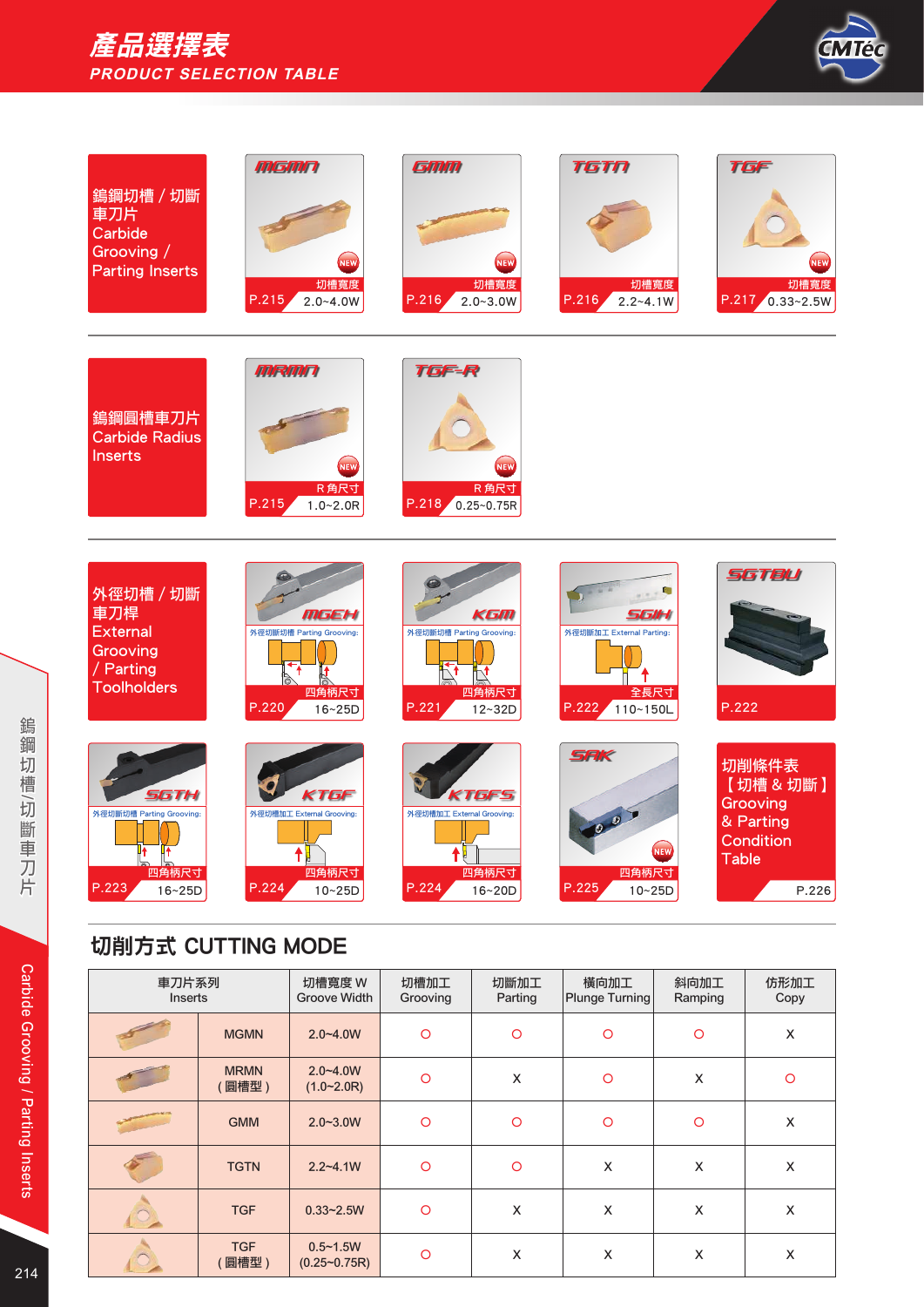



|    | P                       |             | 鋼材 Alloy Steels       | c                        | c             | #                        |                                                                                                         |  |     |                   |    |     |                        | ● 第一推薦 / ○ 第二推薦: 連續加工 Continuous Cutting |                          |
|----|-------------------------|-------------|-----------------------|--------------------------|---------------|--------------------------|---------------------------------------------------------------------------------------------------------|--|-----|-------------------|----|-----|------------------------|------------------------------------------|--------------------------|
| 加  | M                       |             | 不銹鋼 Stainless Steels  | c                        | ¢             | #                        | ● 第一推薦 / G 第二推薦: 一般加工 General Cutting<br>* 第一推薦 / ※ 第二推薦:斷續加工 Interrupted Cutting<br>- 不推薦 NO Recommend |  |     |                   |    |     |                        |                                          |                          |
|    | κ                       |             | 鑄鐵 Cast Iron          | c                        | c             | #                        |                                                                                                         |  |     |                   |    |     |                        |                                          |                          |
| 工材 | $\overline{\mathsf{N}}$ |             | 鋁合金 Aluminum Alloys   | $\overline{\phantom{0}}$ | —             | $\equiv$                 |                                                                                                         |  |     | F: 精加工 Finishing  |    |     |                        |                                          |                          |
| 質  | $\mathbf S$             |             | 高溫合金 High Temp Alloys | G                        | ¢             | #                        |                                                                                                         |  |     | M: 中加工 Medium     |    |     | S: 半精加工 Semi Finishing |                                          |                          |
|    | $\overline{\mathsf{H}}$ |             | 調質鋼 Hardened Steels   | $\mathcal{G}$            | c             | $\overline{\phantom{0}}$ |                                                                                                         |  |     | R: 粗加工 Roughing   |    |     |                        |                                          |                          |
|    |                         |             |                       |                          |               | 材質碼 Grade                |                                                                                                         |  |     | 尺寸 Dimension (mm) |    |     |                        |                                          |                          |
|    | 刀片<br>Insert            |             | 訂購編號<br>Order No.     | <b>CM6032</b>            | <b>CM6133</b> | CM6143                   |                                                                                                         |  | W   | $\mathsf{r}$      | L  | h   | S                      | 刀片 2D 圖<br><b>Drawing</b>                | 刀桿<br>頁數<br>Tool<br>Page |
|    |                         |             | MGMN200-SG            | $\bullet$                | $\bullet$     | $\bullet$                |                                                                                                         |  | 2.0 | 0.2               | 16 | 3.5 | 1.60                   |                                          |                          |
|    |                         |             |                       |                          |               |                          |                                                                                                         |  |     |                   |    |     |                        |                                          |                          |
|    |                         | <b>NEW</b>  |                       |                          |               |                          |                                                                                                         |  |     |                   |    |     |                        |                                          |                          |
|    | S<br>M                  | R           |                       |                          |               |                          |                                                                                                         |  |     |                   |    |     |                        |                                          |                          |
|    |                         |             | MGMN300-MG            | $\bullet$                | $\bullet$     | $\bullet$                |                                                                                                         |  | 3.0 | 0.4               | 21 | 4.8 | 2.35                   |                                          |                          |
|    |                         |             |                       |                          |               |                          |                                                                                                         |  |     |                   |    |     |                        |                                          | 220                      |
|    |                         | <b>NEW</b>  |                       |                          |               |                          |                                                                                                         |  |     |                   |    |     |                        |                                          |                          |
| F  | S<br>M                  | R           |                       |                          |               |                          |                                                                                                         |  |     |                   |    |     |                        |                                          |                          |
|    |                         |             | MGMN400-MG            | $\bullet$                |               | $\bullet$                |                                                                                                         |  | 4.0 | 0.4               | 21 | 4.8 | 3.30                   |                                          |                          |
|    |                         |             |                       |                          |               |                          |                                                                                                         |  |     |                   |    |     |                        |                                          |                          |
|    |                         | NEW         |                       |                          |               |                          |                                                                                                         |  |     |                   |    |     |                        |                                          |                          |
| F  | S<br>M                  | $\mathsf R$ |                       |                          |               |                          |                                                                                                         |  |     |                   |    |     |                        |                                          |                          |
|    |                         |             | MRMN200-MG            | $\bullet$                | $\bullet$     | $\bullet$                |                                                                                                         |  | 2.0 | 1.0               | 16 | 3.5 | 1.60                   |                                          |                          |
|    |                         |             |                       |                          |               |                          |                                                                                                         |  |     |                   |    |     |                        |                                          |                          |
|    |                         | <b>NEW</b>  |                       |                          |               |                          |                                                                                                         |  |     |                   |    |     |                        |                                          |                          |
| F  | S<br>M                  | R           |                       |                          |               |                          |                                                                                                         |  |     |                   |    |     |                        |                                          |                          |
|    |                         |             | MRMN300-MG            | $\bullet$                | $\bullet$     | $\bullet$                |                                                                                                         |  | 3.0 | 1.5               | 21 | 4.8 | 2.35                   |                                          |                          |
|    |                         |             |                       |                          |               |                          |                                                                                                         |  |     |                   |    |     |                        |                                          | 220                      |
|    |                         | <b>NEW</b>  |                       |                          |               |                          |                                                                                                         |  |     |                   |    |     |                        |                                          |                          |
| F  | S<br>M                  | R           |                       |                          |               |                          |                                                                                                         |  |     |                   |    |     |                        |                                          |                          |
|    |                         |             | MRMN400-MG            | $\bullet$                | $\bullet$     | $\bullet$                |                                                                                                         |  | 4.0 | 2.0               | 21 | 4.8 | 3.30                   |                                          |                          |
|    |                         | <b>NEW</b>  |                       |                          |               |                          |                                                                                                         |  |     |                   |    |     |                        |                                          |                          |
|    |                         |             |                       |                          |               |                          |                                                                                                         |  |     |                   |    |     |                        |                                          |                          |
| F  | S<br>M                  | R           |                       |                          |               |                          |                                                                                                         |  |     |                   |    |     |                        |                                          |                          |

→ 切削條件表 Cutting Condition Table → Page: P.226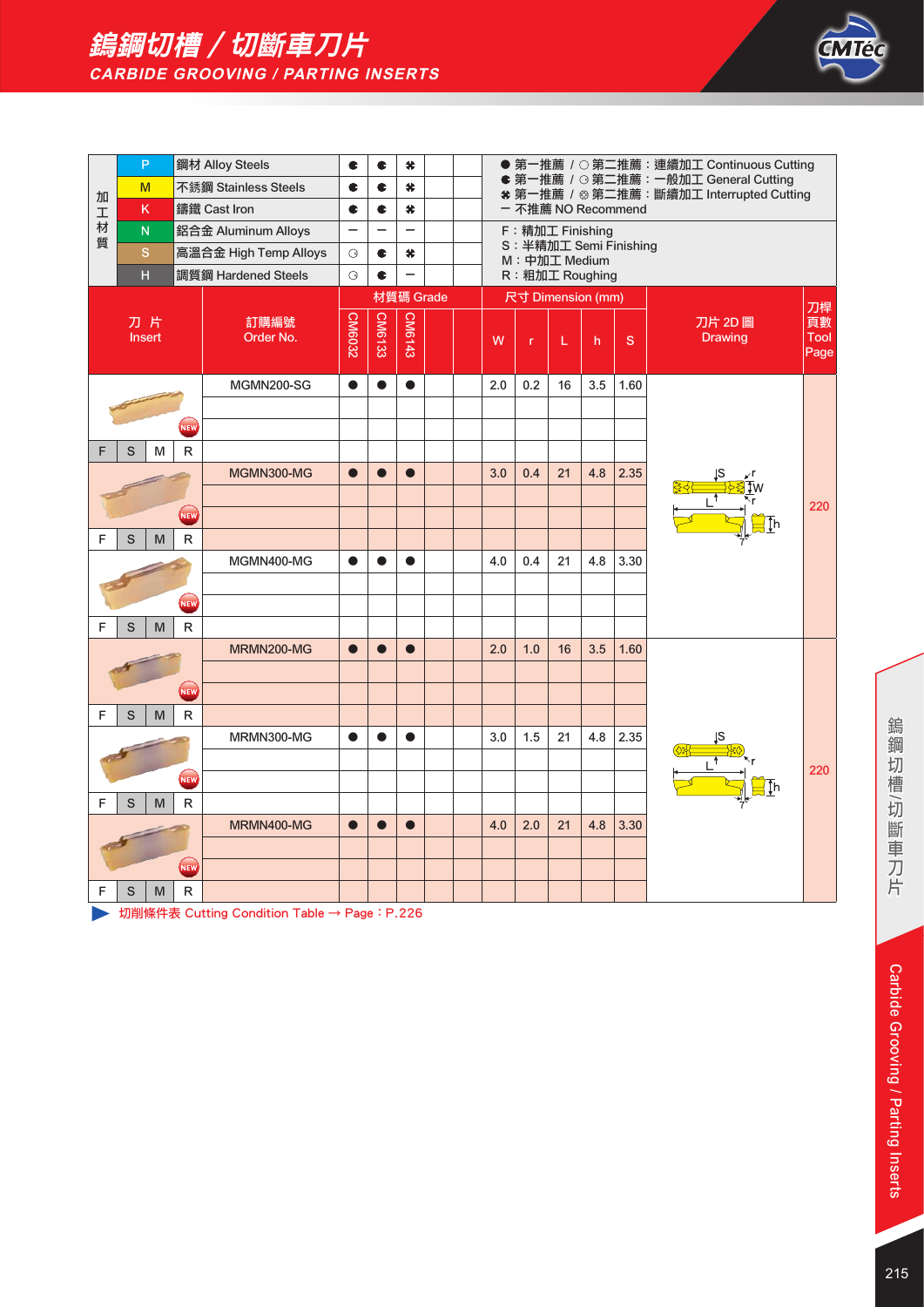

|                                                                                       | P                        |    |                                                                        | 鋼材 Alloy Steels       | c             |     | ×         |   |              |                           |                           |    |     |     | ● 第一推薦 / ○ 第二推薦:連續加工 Continuous Cutting                                          |     |
|---------------------------------------------------------------------------------------|--------------------------|----|------------------------------------------------------------------------|-----------------------|---------------|-----|-----------|---|--------------|---------------------------|---------------------------|----|-----|-----|----------------------------------------------------------------------------------|-----|
| 加                                                                                     | M                        |    |                                                                        | 不銹鋼 Stainless Steels  | c             |     | $\bullet$ |   |              |                           |                           |    |     |     | ● 第一推薦 / G 第二推薦:一般加工 General Cutting<br>* 第一推薦 / ※ 第二推薦:斷續加工 Interrupted Cutting |     |
| 工                                                                                     | K                        |    |                                                                        | 鑄鐵 Cast Iron          | C             | - 2 | $\bullet$ |   |              |                           | - 不推薦 NO Recommend        |    |     |     |                                                                                  |     |
| 材<br>質                                                                                | N.                       |    | F: 精加工 Finishing<br>鋁合金 Aluminum Alloys<br>-<br>S: 半精加工 Semi Finishing |                       |               |     |           |   |              |                           |                           |    |     |     |                                                                                  |     |
|                                                                                       |                          | S. |                                                                        | 高溫合金 High Temp Alloys | G             | æ   | ×.        |   |              |                           | M: 中加工 Medium             |    |     |     |                                                                                  |     |
|                                                                                       | н                        |    |                                                                        | 調質鋼 Hardened Steels   | $\mathcal{G}$ |     |           |   |              |                           | R: 粗加工 Roughing           |    |     |     |                                                                                  |     |
|                                                                                       |                          |    |                                                                        |                       |               |     | 材質碼 Grade |   |              |                           | 尺寸 Dimension (mm)         |    |     |     |                                                                                  | 刀桿  |
| CM6143<br>CM6133<br>CM6032<br>刀片<br>訂購編號<br>Order No.<br><b>Insert</b><br>W<br>L<br>r |                          |    |                                                                        |                       |               |     |           | h | <sub>S</sub> | 刀片 2D 圖<br><b>Drawing</b> | 頁數<br><b>Tool</b><br>Page |    |     |     |                                                                                  |     |
|                                                                                       |                          |    |                                                                        | <b>GMM2020-MR</b>     | $\bullet$     |     |           |   |              | 2.0                       | 0.20                      | 20 | 4.3 | 1.5 | IS.                                                                              |     |
|                                                                                       | <b>GMM2520-MR</b>        |    |                                                                        |                       |               |     |           |   |              | 2.5                       | 0.20                      | 20 | 4.3 | 1.9 |                                                                                  | 221 |
|                                                                                       | <b>NEW</b><br>GMM3020-MR |    |                                                                        |                       | ●             |     |           |   |              | 3.0                       | 0.25                      | 20 | 4.3 | 2.3 | $\mathbb{I}$ [h                                                                  |     |
| F                                                                                     | S                        | M  | R                                                                      |                       |               |     |           |   |              |                           |                           |    |     |     |                                                                                  |     |

→ 切削條件表 Cutting Condition Table → Page: P.226

|        | P                                        |   |   | 鋼材 Alloy Steels       | c             | æ             | $\bullet$ |     |      |                                         |   |   |   | ● 第一推薦 / ○ 第二推薦:連續加工 Continuous Cutting                                         |                    |
|--------|------------------------------------------|---|---|-----------------------|---------------|---------------|-----------|-----|------|-----------------------------------------|---|---|---|---------------------------------------------------------------------------------|--------------------|
| 加      | M                                        |   |   | 不銹鋼 Stainless Steels  | c             | æ             | 关         |     |      |                                         |   |   |   | ● 第一推薦 / G 第二推薦:一般加工 General Cutting<br>* 第一推薦 / ※第二推薦:斷續加工 Interrupted Cutting |                    |
| 工      | K                                        |   |   | 鑄鐵 Cast Iron          | c             | c             | 关         |     |      | - 不推薦 NO Recommend                      |   |   |   |                                                                                 |                    |
| 材<br>質 | N.                                       |   |   | 鋁合金 Aluminum Alloys   |               |               |           |     |      | F: 精加工 Finishing                        |   |   |   |                                                                                 |                    |
|        | S                                        |   |   | 高溫合金 High Temp Alloys | $\mathcal{G}$ | c             | $\bullet$ |     |      | S: 半精加工 Semi Finishing<br>M: 中加工 Medium |   |   |   |                                                                                 |                    |
|        | н                                        |   |   | 調質鋼 Hardened Steels   | G             |               |           |     |      | R: 粗加工 Roughing                         |   |   |   |                                                                                 |                    |
|        |                                          |   |   |                       |               |               | 材質碼 Grade |     |      | 尺寸 Dimension (mm)                       |   |   |   |                                                                                 | 刀桿                 |
|        | 刀片<br>訂購編號<br>Order No.<br><b>Insert</b> |   |   |                       |               | <b>CM6133</b> | CM6143    |     | W    | n                                       |   | h | S | 刀片 2D 圖<br><b>Drawing</b>                                                       | 頁數<br>Tool<br>Page |
|        |                                          |   |   | <b>TGTN0220</b>       | O             |               |           |     | 2.2  | 0.20                                    | - |   |   |                                                                                 |                    |
|        | <b>TGTN0310</b>                          |   |   |                       | A             |               |           |     | 3.1  | 0.20                                    |   |   |   |                                                                                 | 222                |
|        | <b>TGTN0410</b>                          |   |   |                       |               |               |           | 4.1 | 0.25 |                                         |   |   |   | 223                                                                             |                    |
| F      | S                                        | M | R |                       |               |               |           |     |      |                                         |   |   |   |                                                                                 |                    |

→ 切削條件表 Cutting Condition Table → Page: P.226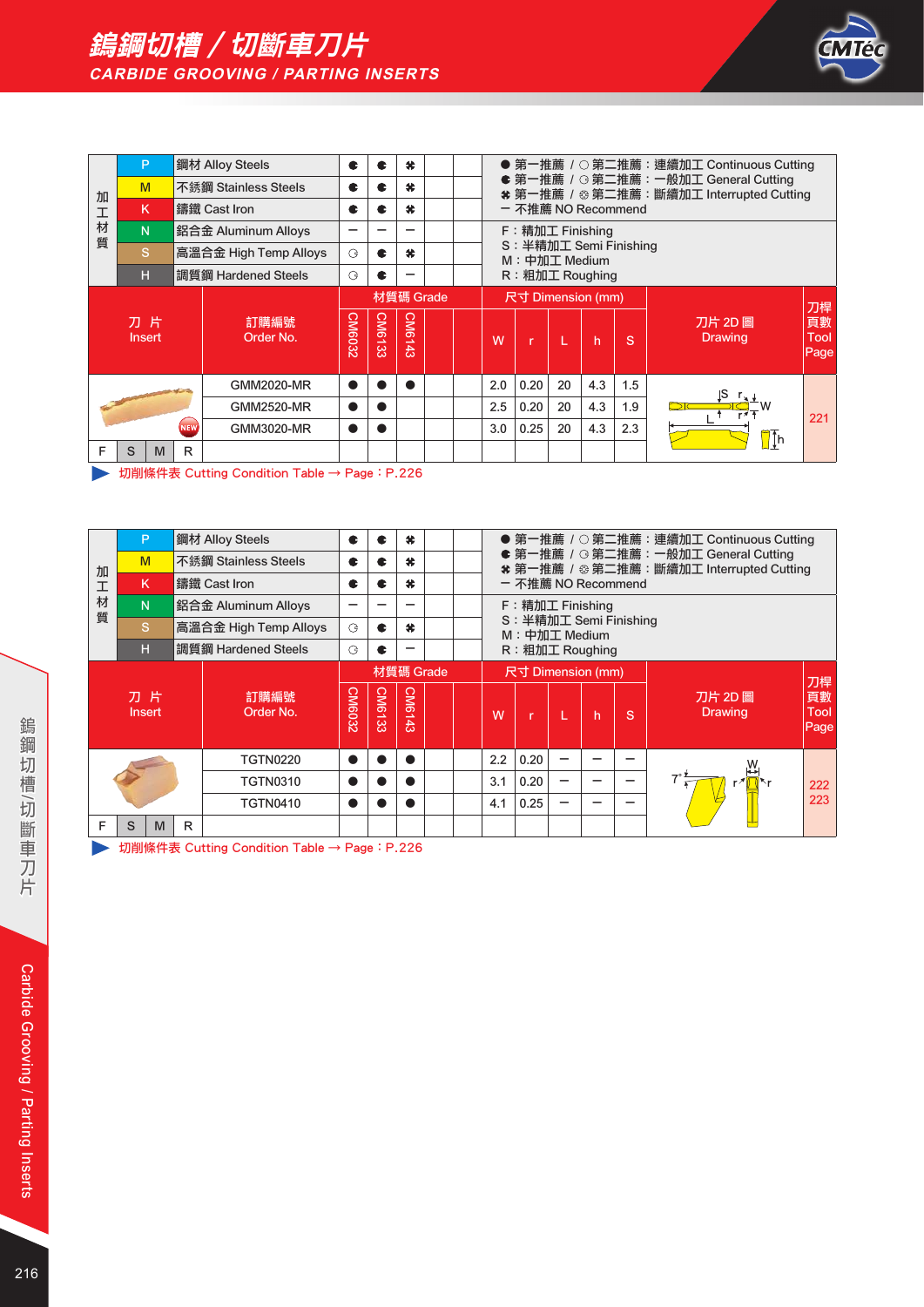



|        | P                   |     | 鋼材 Alloy Steels       |           |           |                                                                                                       |                                                          |                   |              |                   |       |                   | ● 第一推薦 / ○ 第二推薦:連續加工 Continuous Cutting |                            |                    |
|--------|---------------------|-----|-----------------------|-----------|-----------|-------------------------------------------------------------------------------------------------------|----------------------------------------------------------|-------------------|--------------|-------------------|-------|-------------------|-----------------------------------------|----------------------------|--------------------|
|        | M                   |     | 不銹鋼 Stainless Steels  |           |           | ● 第一推薦 / G 第二推薦:一般加工 General Cutting<br>* 第一推薦 / ※第二推薦:斷續加工 Interrupted Cutting<br>- 不推薦 NO Recommend |                                                          |                   |              |                   |       |                   |                                         |                            |                    |
| 加<br>工 | K.                  |     | 鑄鐵 Cast Iron          |           |           |                                                                                                       |                                                          |                   |              |                   |       |                   |                                         |                            |                    |
| 材<br>質 | ${\sf N}$           |     | 鋁合金 Aluminum Alloys   | О         | C         |                                                                                                       |                                                          |                   |              |                   |       |                   |                                         |                            |                    |
|        | S                   |     | 高溫合金 High Temp Alloys | Ð         |           |                                                                                                       |                                                          |                   |              |                   |       | $\overline{1}$ d1 |                                         | d1î                        |                    |
|        | н                   |     | 調質鋼 Hardened Steels   |           |           |                                                                                                       | 右車刀片                                                     | <b>Right Hand</b> |              |                   | ∗lSl— |                   | 左車刀片<br>Left Hand                       |                            | S⊬                 |
|        |                     |     |                       |           | 材質碼 Grade |                                                                                                       |                                                          |                   |              | 尺寸 Dimension (mm) |       |                   |                                         | 切深 Depth Of Cut            | 刀桿                 |
|        | 刀片<br><b>Insert</b> |     | 訂購編號<br>Order No.     | CM5515    | CM10      |                                                                                                       | W                                                        | h                 | $\mathsf{r}$ | S                 | d     | d1                | 外徑切槽<br>最大切深<br>O.D. (Max)              | 內徑切槽<br>最大切深<br>I.D. (Max) | 頁數<br>Tool<br>Page |
|        |                     |     | TGF32R033             | $\bullet$ |           |                                                                                                       | 0.33                                                     | 1.0               |              | $0.05$ 3.18       | 9.52  | 4.4               | 0.8                                     | 0.5                        |                    |
|        |                     |     | TGF32L033             | $\bullet$ |           |                                                                                                       | 0.33                                                     | 1.0               | 0.05         | 3.18              | 9.52  | 4.4               | 0.8                                     | 0.5                        |                    |
|        |                     |     | TGF32R050             | $\bullet$ |           |                                                                                                       | 0.50                                                     | 1.4               | 0.05         | 3.18              | 9.52  | 4.4               | 1.2                                     | 0.8                        |                    |
|        |                     |     | TGF32L050             | $\bullet$ |           |                                                                                                       | 0.05<br>3.18<br>9.52<br>4.4<br>1.2<br>0.50<br>1.4<br>0.8 |                   |              |                   |       |                   |                                         |                            |                    |
|        |                     |     | TGF32R075             | $\bullet$ |           |                                                                                                       | 3.18<br>9.52<br>0.75<br>2.5<br>0.10<br>4.4<br>2.0<br>1.5 |                   |              |                   |       |                   |                                         |                            |                    |
|        |                     |     | TGF32L075             | $\bullet$ |           |                                                                                                       | 0.75<br>2.5<br>0.10<br>3.18<br>9.52<br>4.4<br>1.5<br>2.0 |                   |              |                   |       |                   |                                         |                            |                    |
|        |                     |     | TGF32R095             | $\bullet$ |           |                                                                                                       | 0.95                                                     | 2.5               | 0.10         | 3.18              | 9.52  | 4.4               | 2.0                                     | 1.5                        |                    |
|        |                     |     | <b>TGF32L095</b>      | $\bullet$ |           |                                                                                                       | 0.95                                                     | 2.5               | 0.10         | 3.18              | 9.52  | 4.4               | 2.0                                     | 1.5                        |                    |
|        |                     |     | TGF32R100             | $\bullet$ |           |                                                                                                       | 1.00                                                     | 2.5               |              | $0.10$ 3.18       | 9.52  | 4.4               | 2.0                                     | 1.5                        |                    |
|        |                     |     | TGF32L100             | $\bullet$ |           |                                                                                                       | 1.00                                                     | 2.5               | 0.10         | 3.18              | 9.52  | 4.4               | 2.0                                     | 1.5                        |                    |
|        |                     |     | TGF32R110             | $\bullet$ |           |                                                                                                       | 1.10                                                     | 2.5               | 0.10         | 3.18              | 9.52  | 4.4               | 2.0                                     | 1.5                        |                    |
|        |                     |     | TGF32L110             | $\bullet$ |           |                                                                                                       | 1.10                                                     | 2.5               | 0.10         | 3.18              | 9.52  | 4.4               | 2.0                                     | 1.5                        |                    |
|        |                     |     | TGF32R125             | $\bullet$ |           |                                                                                                       | 1.25                                                     | 2.5               | 0.10         | 3.18              | 9.52  | 4.4               | 2.0                                     | 1.5                        |                    |
|        |                     |     | TGF32L125             | $\bullet$ |           |                                                                                                       | 1.25                                                     | 2.5               | 0.10         | 3.18              | 9.52  | 4.4               | 2.0                                     | 1.5                        |                    |
|        |                     |     | TGF32R135             | $\bullet$ |           |                                                                                                       | 1.35                                                     | 2.5               | 0.10         | 3.18              | 9.52  | 4.4               | 2.0                                     | 1.5                        |                    |
|        |                     |     | TGF32L135             | $\bullet$ |           |                                                                                                       | 1.35                                                     | 2.5               |              | $0.10$ 3.18       | 9.52  | 4.4               | 2.0                                     | 1.5                        | 224                |
|        |                     |     | TGF32R145             | $\bullet$ |           |                                                                                                       | 1.45                                                     | 2.5               | 0.10         | 3.18              | 9.52  | 4.4               | 2.0                                     | 1.5                        |                    |
|        |                     |     | <b>TGF32L145</b>      | $\bullet$ |           |                                                                                                       | 1.45                                                     | 2.5               |              | $0.10$ 3.18       | 9.52  | 4.4               | 2.0                                     | 1.5                        |                    |
|        |                     |     | TGF32R150             |           |           |                                                                                                       | 1.50                                                     | 2.5               |              | $0.10$ 3.18       | 9.52  | 4.4               | 2.0                                     | 1.5                        |                    |
|        |                     |     | TGF32L150             | $\bullet$ |           |                                                                                                       | 1.50                                                     | 2.5               |              | $0.10$   3.18     | 9.52  | 4.4               | 2.0                                     | 1.5                        |                    |
|        |                     |     | TGF32R165             | $\bullet$ |           |                                                                                                       | 1.65                                                     | 2.5               |              | $0.10$ 3.18       | 9.52  | 4.4               | 2.0                                     | 1.5                        |                    |
|        |                     |     | TGF32L165             | $\bullet$ |           |                                                                                                       | 1.65                                                     | 2.5               |              | $0.10$ 3.18       | 9.52  | 4.4               | 2.0                                     | 1.5                        |                    |
|        |                     |     | TGF32R175             | $\bullet$ |           |                                                                                                       | 1.75                                                     | 2.5               |              | $0.10$ 3.18       | 9.52  | 4.4               | 2.0                                     | 1.5                        |                    |
|        |                     |     | TGF32L175             | $\bullet$ |           |                                                                                                       | $0.10$ 3.18<br>9.52<br>1.75<br>2.5<br>4.4<br>2.0<br>1.5  |                   |              |                   |       |                   |                                         |                            |                    |
|        |                     |     | TGF32R180             | $\bullet$ |           | 2.5<br>$0.10$ 3.18<br>9.52<br>1.5<br>1.80<br>4.4<br>2.0                                               |                                                          |                   |              |                   |       |                   |                                         |                            |                    |
|        |                     |     | TGF32L180             | $\bullet$ |           |                                                                                                       | 1.80                                                     | 2.5               |              | $0.10$ 3.18       | 9.52  | 4.4               | 2.0                                     | 1.5                        |                    |
|        |                     |     | TGF32R185             | $\bullet$ |           |                                                                                                       | 1.85                                                     | 2.5               |              | $0.10$   3.18     | 9.52  | 4.4               | 2.0                                     | 1.5                        |                    |
|        |                     |     | TGF32L185             | $\bullet$ |           |                                                                                                       | 1.85                                                     | 2.5               |              | $0.10$ 3.18       | 9.52  | 4.4               | 2.0                                     | 1.5                        |                    |
|        |                     |     | TGF32R200             | $\bullet$ |           |                                                                                                       | 2.00                                                     | 2.5               |              | $0.10$ 3.18       | 9.52  | 4.4               | 2.0                                     | 1.5                        |                    |
|        |                     |     | TGF32L200             | $\bullet$ |           |                                                                                                       | 2.00                                                     | 2.5               |              | $0.10$ 3.18       | 9.52  | 4.4               | 2.0                                     | 1.5                        |                    |
|        |                     | NEW | TGF32R250             | $\bullet$ |           |                                                                                                       | 2.50                                                     | 2.5               |              | $0.10$ 3.18       | 9.52  | 4.4               | 2.0                                     | 1.5                        |                    |
| F.     | S<br>M              | R   | TGF32L250             | $\bullet$ |           |                                                                                                       | 2.50                                                     | 2.5               |              | $0.10$ 3.18       | 9.52  | 4.4               | 2.0                                     | 1.5                        |                    |

→ 切削條件表 Cutting Condition Table → Page: P.226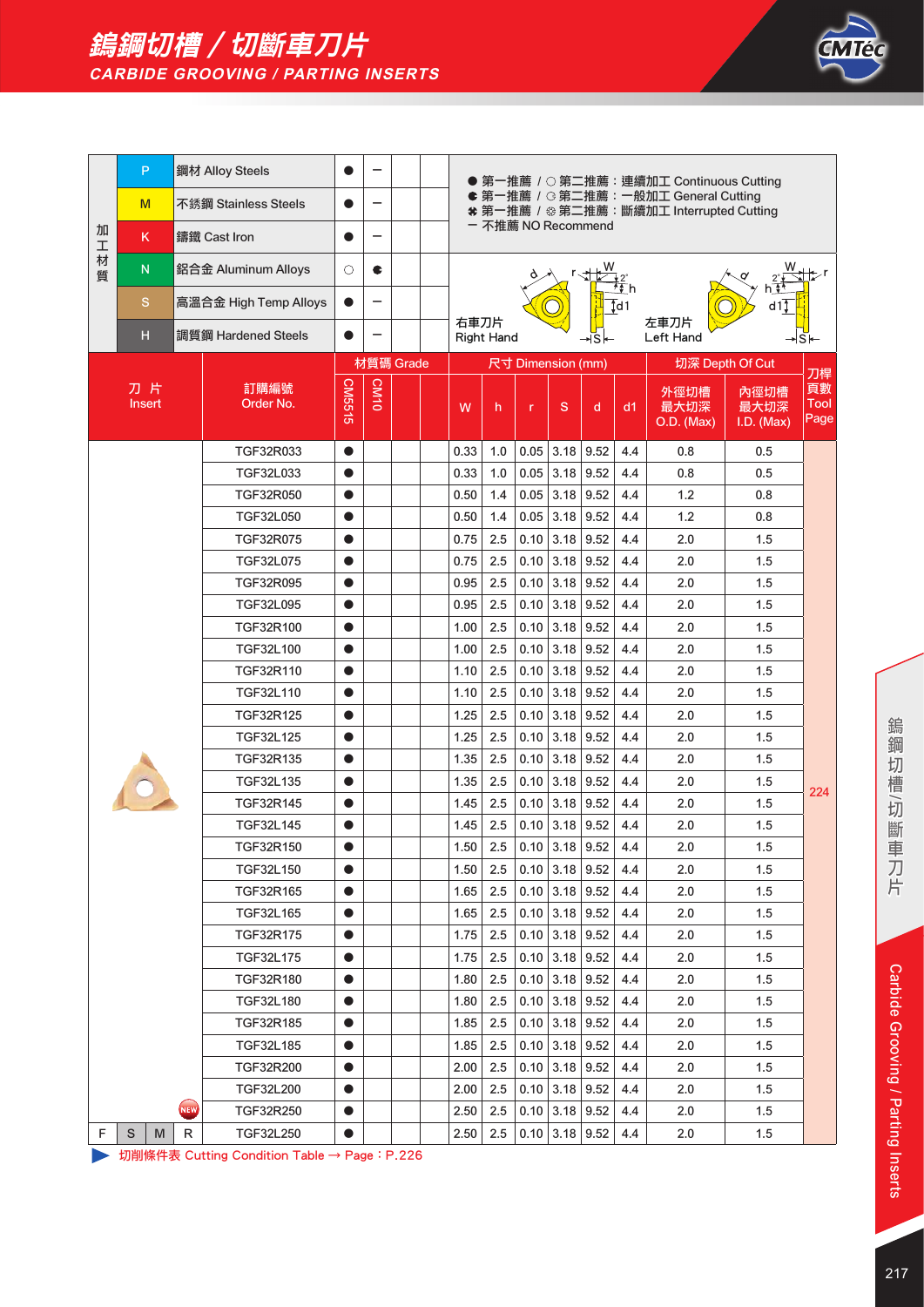



| ● 第一推薦 / ○ 第二推薦: 連續加工 Continuous Cutting<br>● 第一推薦 / G 第二推薦: 一般加工 General Cutting<br>不銹鋼 Stainless Steels<br>M<br>-<br>* 第一推薦 / ※ 第二推薦:斷續加工 Interrupted Cutting<br>- 不推薦 NO Recommend<br>加<br>鑄鐵 Cast Iron<br>K.<br>—<br>$\mathbf T$<br>材<br>w<br>${\sf N}$<br>鋁合金 Aluminum Alloys<br>$\circ$<br>¢<br>質 | d11<br>∤s⊦<br>刀桿<br>頁數 |
|---------------------------------------------------------------------------------------------------------------------------------------------------------------------------------------------------------------------------------------------------------------------------------------------------------|------------------------|
|                                                                                                                                                                                                                                                                                                         |                        |
|                                                                                                                                                                                                                                                                                                         |                        |
|                                                                                                                                                                                                                                                                                                         |                        |
| $\mathbf S$<br>高溫合金 High Temp Alloys<br>$\overline{\phantom{0}}$<br>$\bullet$<br>$\overline{1}$ d1                                                                                                                                                                                                      |                        |
| 右車刀片<br>左車刀片<br>調質鋼 Hardened Steels<br>н<br><b>Right Hand</b><br>Left Hand<br>≁Sl←                                                                                                                                                                                                                      |                        |
| 材質碼 Grade<br>尺寸 Dimension (mm)<br>切深 Depth Of Cut                                                                                                                                                                                                                                                       |                        |
| CM10<br>CM5515<br>刀片<br>訂購編號<br>外徑切槽<br>內徑切槽<br>Order No.<br>Insert<br>最大切深<br>最大切深<br>S<br>d<br>d1<br>W<br>h<br>r<br>O.D. (Max)<br>I.D. (Max)                                                                                                                                                          | Tool<br>Page           |
| TGF32R025R<br>0.50<br>1.4<br>$0.25$ 3.18<br>9.52<br>4.4<br>1.2<br>0.8<br>$\bullet$                                                                                                                                                                                                                      |                        |
| $0.25$ 3.18<br>TGF32L025R<br>0.50<br>1.4<br>9.52<br>4.4<br>1.2<br>0.8<br>$\bullet$                                                                                                                                                                                                                      |                        |
| 0.375 3.18<br>TGF32R037R<br>0.75<br>2.5<br>9.52<br>4.4<br>2.0<br>1.5<br>$\bullet$                                                                                                                                                                                                                       |                        |
| TGF32L037R<br>0.75<br>2.5<br>$0.375$ 3.18<br>9.52<br>4.4<br>2.0<br>1.5<br>$\bullet$                                                                                                                                                                                                                     |                        |
| 0.50   3.18<br><b>TGF32R050R</b><br>1.00<br>2.5<br>9.52<br>4.4<br>2.0<br>1.5<br>$\bullet$                                                                                                                                                                                                               |                        |
| <b>TGF32L050R</b><br>1.00<br>2.5<br>0.50<br>3.18<br>9.52<br>2.0<br>1.5<br>4.4<br>$\bullet$                                                                                                                                                                                                              |                        |
| 1.25<br>$0.625$ 3.18<br>TGF32R062R<br>2.5<br>9.52<br>4.4<br>2.0<br>1.5<br>$\bullet$                                                                                                                                                                                                                     |                        |
| TGF32L062R<br>1.25<br>2.5<br> 0.625 3.18 <br>9.52<br>4.4<br>2.0<br>1.5<br>$\bullet$                                                                                                                                                                                                                     |                        |
| TGF32R075R<br>1.50<br>2.5<br>$0.75$ 3.18<br>9.52<br>4.4<br>1.5<br>2.0<br>$\bullet$                                                                                                                                                                                                                      |                        |
| <b>TGF32L075R</b><br>1.50<br>2.5<br>0.75<br>3.18<br>9.52<br>4.4<br>2.0<br>1.5<br>$\bullet$                                                                                                                                                                                                              |                        |
|                                                                                                                                                                                                                                                                                                         |                        |
|                                                                                                                                                                                                                                                                                                         |                        |
|                                                                                                                                                                                                                                                                                                         |                        |
|                                                                                                                                                                                                                                                                                                         |                        |
|                                                                                                                                                                                                                                                                                                         |                        |
|                                                                                                                                                                                                                                                                                                         | 224                    |
|                                                                                                                                                                                                                                                                                                         |                        |
|                                                                                                                                                                                                                                                                                                         |                        |
|                                                                                                                                                                                                                                                                                                         |                        |
|                                                                                                                                                                                                                                                                                                         |                        |
|                                                                                                                                                                                                                                                                                                         |                        |
|                                                                                                                                                                                                                                                                                                         |                        |
|                                                                                                                                                                                                                                                                                                         |                        |
|                                                                                                                                                                                                                                                                                                         |                        |
|                                                                                                                                                                                                                                                                                                         |                        |
|                                                                                                                                                                                                                                                                                                         |                        |
|                                                                                                                                                                                                                                                                                                         |                        |
|                                                                                                                                                                                                                                                                                                         |                        |
|                                                                                                                                                                                                                                                                                                         |                        |
| NEW                                                                                                                                                                                                                                                                                                     |                        |
| $\mathsf R$<br>F<br>S<br>M<br>切削條件表 Cutting Condition Table → Page: P.226                                                                                                                                                                                                                               |                        |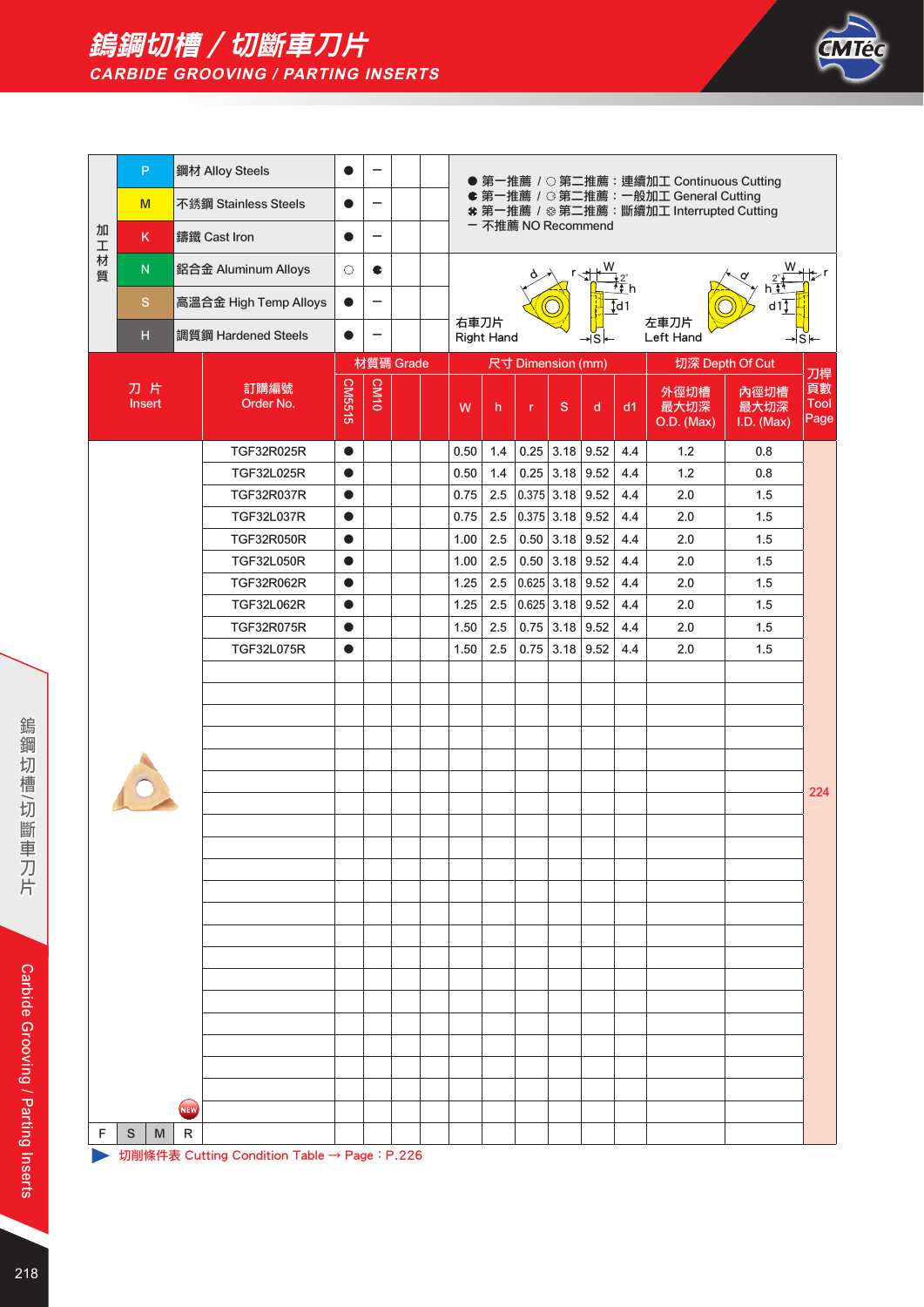## 自動車床用鎢鋼車刀片 **CARBIDE INSERTS FOR AUTOMATIC LATHES**



|        | P                       |   | 鋼材 Alloy Steels                             |           | C             |                                                                                                        |                                         |  |     |                   |     |                          |                          | ● 第一推薦 / ○ 第二推薦: 連續加工 Continuous Cutting                                                                             |                     |
|--------|-------------------------|---|---------------------------------------------|-----------|---------------|--------------------------------------------------------------------------------------------------------|-----------------------------------------|--|-----|-------------------|-----|--------------------------|--------------------------|----------------------------------------------------------------------------------------------------------------------|---------------------|
| 加      | M                       |   | 不銹鋼 Stainless Steels                        |           | ¢             | ● 第一推薦 / G 第二推薦: 一般加工 General Cutting<br>* 第一推薦 / ※第二推薦:斷續加工 Interrupted Cutting<br>- 不推薦 NO Recommend |                                         |  |     |                   |     |                          |                          |                                                                                                                      |                     |
| I      | K                       |   | 鑄鐵 Cast Iron                                | ●         | ¢             |                                                                                                        | F: 精加工 Finishing                        |  |     |                   |     |                          |                          |                                                                                                                      |                     |
| 材<br>質 | $\overline{\mathsf{N}}$ |   | 鋁合金 Aluminum Alloys                         | $\circ$   | G             |                                                                                                        | S: 半精加工 Semi Finishing<br>M: 中加工 Medium |  |     |                   |     |                          |                          |                                                                                                                      |                     |
|        | S                       |   | 高溫合金 High Temp Alloys                       | $\bullet$ | ¢             |                                                                                                        |                                         |  |     |                   |     |                          |                          |                                                                                                                      |                     |
|        | H                       |   | 調質鋼 Hardened Steels                         | $\bullet$ | C             |                                                                                                        |                                         |  |     | R: 粗加工 Roughing   |     |                          |                          |                                                                                                                      |                     |
|        |                         |   |                                             |           |               | 材質碼 Grade                                                                                              |                                         |  |     | 尺寸 Dimension (mm) |     |                          |                          |                                                                                                                      | 刀桿                  |
|        | 刀片                      |   | 訂購編號                                        | CM5515    | <b>CM6015</b> |                                                                                                        |                                         |  |     |                   |     |                          |                          | 刀片 2D 圖                                                                                                              | 頁數                  |
|        | Insert                  |   | Order No.                                   |           |               |                                                                                                        |                                         |  | W   | $\mathsf{R}$      | L2  | K                        | Pitch                    | <b>Drawing</b>                                                                                                       | <b>Tool</b><br>Page |
|        |                         |   |                                             |           |               |                                                                                                        |                                         |  |     |                   |     |                          |                          |                                                                                                                      |                     |
|        |                         |   | <b>SAKBR20005</b>                           | $\bullet$ |               |                                                                                                        |                                         |  | 2.0 | -                 | 5.0 | 35                       | $\overline{\phantom{m}}$ | 後掃車刀片 Back Turning                                                                                                   |                     |
|        |                         |   | <b>SAKBR20015</b>                           |           |               |                                                                                                        |                                         |  | 2.0 | 0.10              | 5.0 | 35                       | $\overline{\phantom{0}}$ |                                                                                                                      |                     |
|        |                         |   | <b>SAKBR20025</b>                           | ●         |               |                                                                                                        |                                         |  | 2.0 | 0.20              | 5.0 | 35                       | —                        |                                                                                                                      |                     |
|        |                         |   | <b>SAKBR30015</b>                           |           |               |                                                                                                        |                                         |  | 3.0 | 0.10              | 5.0 | 35                       | -                        |                                                                                                                      |                     |
| F      | M<br>S                  | R | <b>SAKBR30025</b>                           |           |               |                                                                                                        |                                         |  | 3.0 | 0.20              | 5.0 | 35                       | $\overline{\phantom{0}}$ |                                                                                                                      |                     |
|        |                         |   | <b>SAKCR15018</b>                           |           |               |                                                                                                        |                                         |  | 1.5 | 0.10              | 8.5 | 15                       | -                        | 切斷車刀片 Parting Off                                                                                                    |                     |
|        |                         |   | <b>SAKCR20019</b>                           |           |               |                                                                                                        |                                         |  | 2.0 | 0.10              | 9.0 | 15                       | -                        | $K \left( \begin{array}{c} \sqrt{1+\frac{1}{2}} \\ \sqrt{1-\frac{1}{2}} \\ \sqrt{1-\frac{1}{2}} \end{array} \right)$ |                     |
|        |                         |   | <b>SAKCR25019</b>                           | $\bullet$ |               |                                                                                                        |                                         |  | 2.5 | 0.10              | 9.0 | 15                       | -                        |                                                                                                                      |                     |
| F.     | S<br>M                  | R | <b>SAKCR30019</b>                           |           |               |                                                                                                        |                                         |  | 3.0 | 0.10              | 9.0 | 15                       | -                        |                                                                                                                      |                     |
|        |                         |   | <b>SAKGR10013</b>                           | $\bullet$ |               |                                                                                                        |                                         |  | 1.0 | 0.10              | 3.0 | $\overline{\phantom{0}}$ | $\overline{\phantom{0}}$ | 切槽車刀片 Grooving                                                                                                       |                     |
|        |                         |   | <b>SAKGR15013</b>                           |           |               |                                                                                                        |                                         |  | 1.5 | 0.10              | 3.0 | $\overline{\phantom{0}}$ | $\overline{\phantom{0}}$ |                                                                                                                      |                     |
|        |                         |   | <b>SAKGR15025</b>                           |           |               |                                                                                                        |                                         |  | 1.5 | 0.20              | 5.0 | -                        | -                        |                                                                                                                      |                     |
|        |                         |   | <b>SAKGR15027</b>                           | $\bullet$ |               |                                                                                                        |                                         |  | 1.5 | 0.20              | 7.0 | $\overline{\phantom{0}}$ | $\overline{\phantom{0}}$ |                                                                                                                      |                     |
|        |                         |   | <b>SAKGR20015</b>                           |           |               |                                                                                                        |                                         |  | 2.0 | 0.10              | 5.0 |                          |                          |                                                                                                                      |                     |
|        |                         |   | <b>SAKGR20025</b>                           |           |               |                                                                                                        |                                         |  | 2.0 | 0.20              | 5.0 | $\overline{\phantom{0}}$ | -                        |                                                                                                                      |                     |
|        |                         |   | <b>SAKGR20027</b>                           | $\bullet$ |               |                                                                                                        |                                         |  | 2.0 | 0.20              | 7.0 | $\overline{\phantom{0}}$ | -                        |                                                                                                                      |                     |
|        |                         |   | <b>SAKGR20029</b>                           |           |               |                                                                                                        |                                         |  | 2.0 | 0.20              | 9.0 |                          |                          |                                                                                                                      | 225                 |
|        |                         |   | <b>SAKGR25015</b>                           | $\bullet$ |               |                                                                                                        |                                         |  | 2.5 | 0.10              | 5.0 | -                        | -                        |                                                                                                                      |                     |
|        |                         |   | <b>SAKGR25025</b>                           |           |               |                                                                                                        |                                         |  | 2.5 | 0.20              | 5.0 |                          |                          |                                                                                                                      |                     |
|        |                         |   | <b>SAKGR25029</b>                           | $\bullet$ |               |                                                                                                        |                                         |  | 2.5 | 0.20              | 9.0 | -                        | -                        |                                                                                                                      |                     |
|        |                         |   | <b>SAKGR30015</b>                           |           |               |                                                                                                        |                                         |  | 3.0 | 0.10              | 5.0 |                          |                          |                                                                                                                      |                     |
|        |                         |   | <b>SAKGR30019</b>                           |           |               |                                                                                                        |                                         |  | 3.0 | 0.10              | 9.0 |                          |                          |                                                                                                                      |                     |
|        |                         |   | <b>SAKGR30025</b>                           | $\bullet$ |               |                                                                                                        |                                         |  | 3.0 | 0.20              | 5.0 | -                        | -                        |                                                                                                                      |                     |
|        |                         |   | <b>SAKGR30027</b>                           | $\bullet$ |               |                                                                                                        |                                         |  | 3.0 | 0.20              | 7.0 | $\overline{\phantom{0}}$ | -                        |                                                                                                                      |                     |
| F.     | S<br>M                  | R | <b>SAKGR30029</b>                           |           |               |                                                                                                        |                                         |  | 3.0 | 0.20<br>0.50      | 9.0 | -                        | -                        | 圓槽車刀片 Radius                                                                                                         |                     |
|        |                         |   | <b>SAKPR10053</b>                           |           |               |                                                                                                        |                                         |  | 1.0 |                   | 3.0 |                          |                          |                                                                                                                      |                     |
|        |                         |   | <b>SAKPR15075</b>                           | $\bullet$ |               |                                                                                                        |                                         |  | 1.5 | 0.75              | 5.0 | -                        | -                        |                                                                                                                      |                     |
|        |                         |   | <b>SAKPR20105</b>                           |           |               |                                                                                                        |                                         |  | 2.0 | 1.00              | 5.0 | -                        |                          |                                                                                                                      |                     |
|        |                         |   | <b>SAKPR25125</b>                           |           |               |                                                                                                        |                                         |  | 2.5 | 1.25              | 5.0 | -                        | -                        |                                                                                                                      |                     |
| F      | S<br>M                  | R | <b>SAKPR30158</b>                           | $\bullet$ |               |                                                                                                        |                                         |  | 3.0 | 1.50              | 8.0 |                          |                          | 螺紋車刀片 Threading                                                                                                      |                     |
|        |                         |   | <b>SAKTR20655</b>                           | $\bullet$ |               |                                                                                                        |                                         |  | 2.0 | 0.05              | 6.0 | 55                       | $0.05 - 2$               |                                                                                                                      |                     |
|        |                         |   | SAKTR30655                                  |           |               |                                                                                                        |                                         |  | 3.0 | 0.10              | 6.0 | 55                       | $0.10 - 3$               |                                                                                                                      |                     |
|        |                         |   | <b>SAKTR20660</b>                           |           |               |                                                                                                        |                                         |  | 2.0 | 0.05              | 6.0 | 60                       | $ 0.05 - 2 $             |                                                                                                                      |                     |
| F      | S<br>M                  | R | <b>SAKTR30660</b>                           |           |               |                                                                                                        |                                         |  | 3.0 | 0.10              | 6.0 | 60                       | $ 0.10 - 3 $             |                                                                                                                      |                     |
|        |                         |   | 切削條件表 Cutting Condition Table → Page: P.226 |           |               |                                                                                                        |                                         |  |     |                   |     | 37.5                     |                          | 4                                                                                                                    |                     |



 $\overline{\bigcirc}$ 

8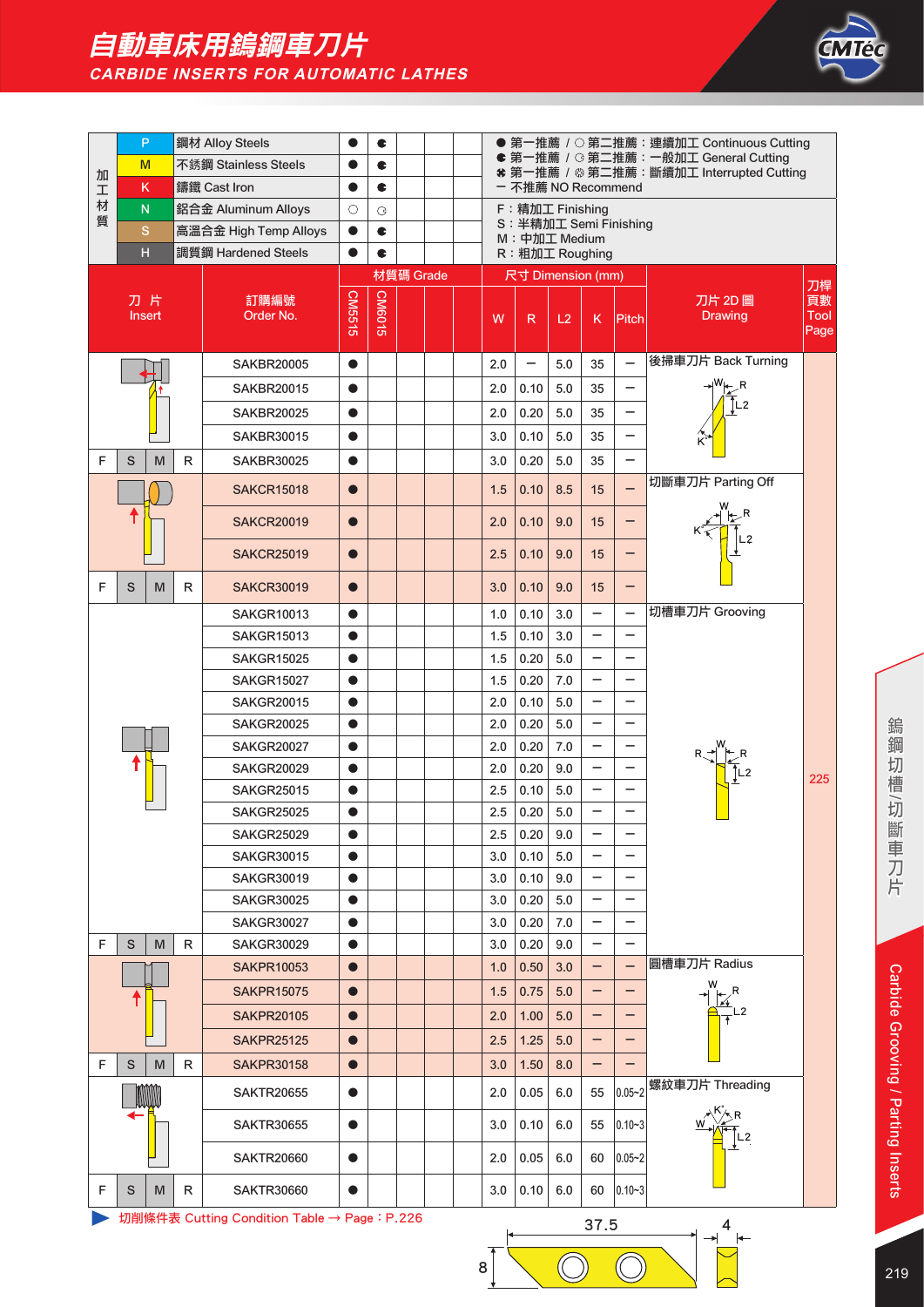







| 鋼材柄訂購編號                                        |      |       |    | 尺寸 Dimension (mm) |    |     | 搭配刀片                                        | <b>Screw</b>     | <b>Wrench</b>     |
|------------------------------------------------|------|-------|----|-------------------|----|-----|---------------------------------------------|------------------|-------------------|
| Order No.<br>(Steel Shank)                     | H1/H | F     | L1 | L                 | D  | W   | Insert                                      | <b>THUT JOIN</b> |                   |
| MGEH <sup>R</sup> / <sub>L</sub> -1616K-2T-16T | 16   | 16.25 | 16 | 125               | 16 | 2.0 |                                             | HTMT520          | ETL25             |
| MGEH <sup>R</sup> / <sub>1</sub> -2020K-2T-20T | 20   | 20.25 | 20 | 125               | 20 | 2.0 | <b>MGMN200</b><br><b>MRMN200</b>            | <b>HTMT525</b>   | ETL <sub>25</sub> |
| MGEH <sup>R</sup> / <sub>1</sub> -2525M-2T-20T | 25   | 25.25 | 20 | 150               | 25 | 2.0 |                                             | <b>HTMT525</b>   | ETL25             |
| MGEH <sup>R</sup> / <sub>1</sub> -1616K-3T-20T | 16   | 16.30 | 20 | 125               | 16 | 3.0 |                                             | HTMT520          | ETL25             |
| MGEH <sup>R</sup> / <sub>1</sub> -2020K-3T-20T | 20   | 20.30 | 20 | 125               | 20 | 3.0 | <b>MGMN300</b><br><b>MRMN300</b>            | <b>HTMT525</b>   | ETL25             |
| MGEHR-2525M-3T-20T                             | 25   | 25.30 | 20 | 150               | 25 | 3.0 |                                             | <b>HTMT525</b>   | ETL25             |
| MGEHR-2525M-4T-20T                             | 25   | 25.35 | 20 | 150               | 25 | 4.0 | <b>MGMN400</b><br><b>MRMN400</b>            | HTMT525          | ETL25             |
|                                                |      |       |    |                   |    |     |                                             |                  |                   |
|                                                |      |       |    |                   |    |     |                                             |                  |                   |
|                                                |      |       |    |                   |    |     |                                             |                  |                   |
| 搭配刀片 Insert → Page : P.215                     |      |       |    |                   |    |     | 切削條件表 Turning Condition Table → Page: P.226 |                  |                   |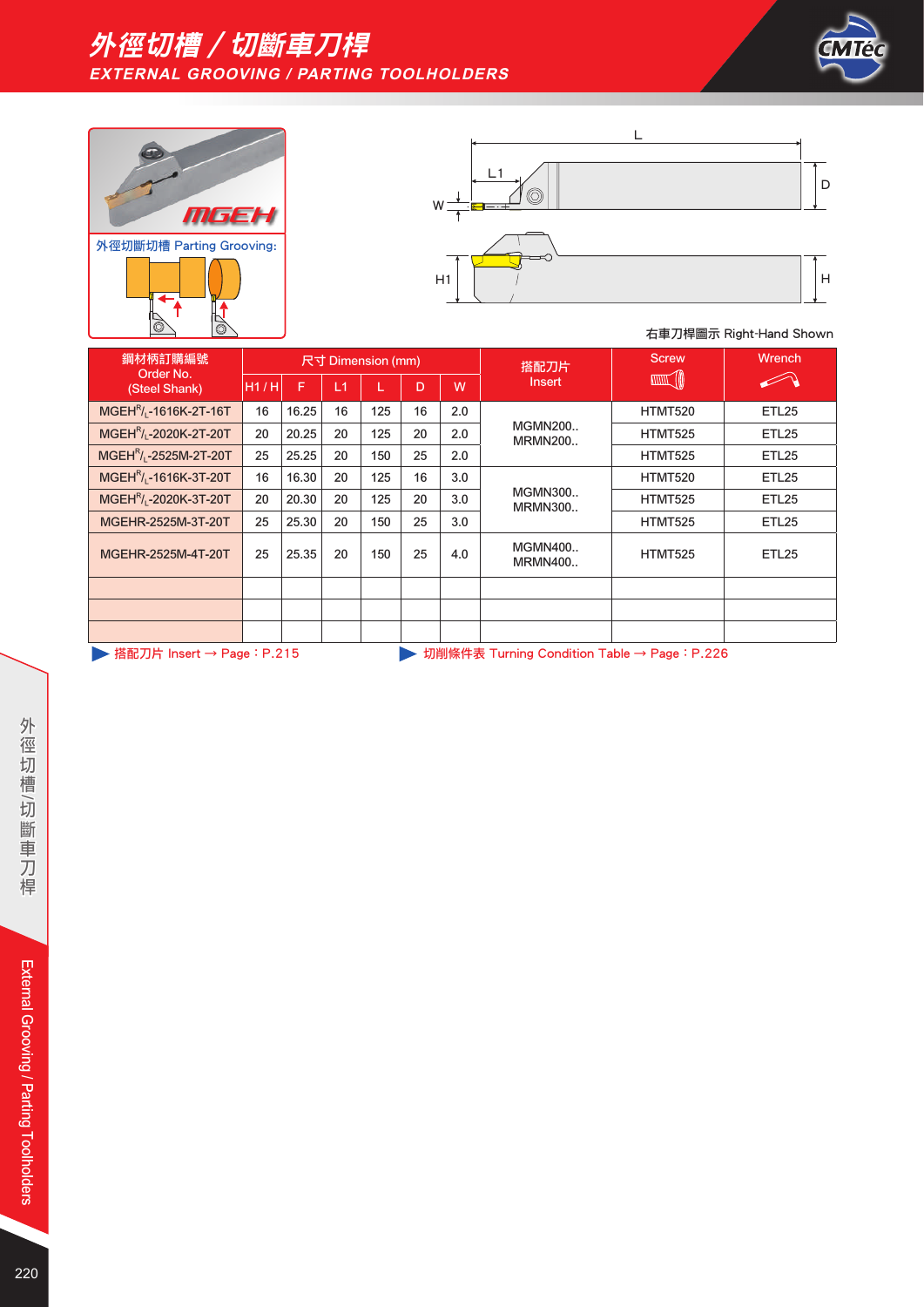







| 鋼材柄訂購編號                                        |      |      |    | 尺寸 Dimension (mm) |    |     | $W$ (mm) | 搭配刀片               | <b>Screw</b>   | Wrench       |
|------------------------------------------------|------|------|----|-------------------|----|-----|----------|--------------------|----------------|--------------|
| Order No.<br>(Steel Shank)                     | H1/H | F    | L1 |                   | D  | Min | Max      | <b>Insert</b>      |                |              |
| KGM <sup>R</sup> / <sub>L</sub> -1212K-1.5-L10 | 12   | 11.4 | 10 | 125               | 12 | 1.5 | 2.0      |                    | <b>HTM416</b>  | <b>PL30</b>  |
| KGM <sup>R</sup> / <sub>L</sub> -1616K-1.5-L10 | 16   | 15.4 | 10 | 125               | 16 | 1.5 | 2.0      | GMM2020            | <b>HTMT520</b> | <b>ETL25</b> |
| KGMR/ <sub>1</sub> -2020K-1.5-L10              | 20   | 19.4 | 10 | 125               | 20 | 1.5 | 2.0      |                    | <b>HTMT525</b> | <b>ETL25</b> |
| KGM <sup>R</sup> / <sub>L</sub> -2525M-1.5-L10 | 25   | 24.4 | 10 | 150               | 25 | 1.5 | 2.0      |                    | HTMT525        | <b>ETL25</b> |
| KGM <sup>R</sup> / <sub>L</sub> -1212K-2T-L10  | 12   | 11.1 | 10 | 125               | 12 | 2.0 | 3.0      |                    | <b>HTM416</b>  | <b>PL30</b>  |
| KGM <sup>R</sup> / <sub>L</sub> -1616K-2T-L10  | 16   | 15.1 | 10 | 125               | 16 | 2.0 | 3.0      |                    | <b>HTMT520</b> | <b>ETL25</b> |
| KGM <sup>R</sup> / <sub>L</sub> -2020K-2T-L10  | 20   | 19.1 | 10 | 125               | 20 | 2.0 | 3.0      |                    | <b>HTMT525</b> | <b>ETL25</b> |
| KGM <sup>R</sup> / <sub>L</sub> -2525M-2T-L10  | 25   | 24.1 | 10 | 150               | 25 | 2.0 | 3.0      |                    | <b>HTMT525</b> | <b>ETL25</b> |
| KGMR/ <sub>1</sub> -1212K-2T-L13               | 12   | 11.1 | 13 | 125               | 12 | 2.0 | 3.0      |                    | <b>HTM420</b>  | <b>PL30</b>  |
| KGM <sup>R</sup> / <sub>1</sub> -1616K-2T-L13  | 16   | 15.1 | 13 | 125               | 16 | 2.0 | 3.0      | GMM2020<br>GMM2520 | <b>HTMT520</b> | <b>ETL25</b> |
| KGM <sup>R</sup> / <sub>L</sub> -2020K-2T-L13  | 20   | 19.1 | 13 | 125               | 20 | 2.0 | 3.0      | GMM3020            | <b>HTMT525</b> | <b>ETL25</b> |
| KGM <sup>R</sup> /L-2525M-2T-L13               | 25   | 24.1 | 13 | 150               | 25 | 2.0 | 3.0      |                    | <b>HTMT525</b> | <b>ETL25</b> |
| KGM <sup>R</sup> / <sub>L</sub> -1212K-2T-L17  | 12   | 11.1 | 17 | 125               | 12 | 2.0 | 3.0      |                    | <b>HTM420</b>  | <b>PL30</b>  |
| KGMR/ <sub>L</sub> -1616K-2T-L17               | 16   | 15.1 | 17 | 125               | 16 | 2.0 | 3.0      |                    | <b>HTMT520</b> | <b>ETL25</b> |
| KGM <sup>R</sup> / <sub>L</sub> -2020K-2T-L17  | 20   | 19.1 | 17 | 125               | 20 | 2.0 | 3.0      |                    | <b>HTMT525</b> | <b>ETL25</b> |
| KGM <sup>R</sup> /L-2525M-2T-L17               | 25   | 24.1 | 17 | 150               | 25 | 2.0 | 3.0      |                    | <b>HTMT525</b> | <b>ETL25</b> |
| KGM <sup>R</sup> / <sub>L</sub> -1616K-3T-L16  | 16   | 14.8 | 16 | 125               | 16 | 3.0 | 4.0      |                    | <b>HTMT520</b> | <b>ETL25</b> |
| KGM <sup>R</sup> / <sub>L</sub> -2020K-3T-L16  | 20   | 18.8 | 16 | 125               | 20 | 3.0 | 4.0      |                    | <b>HTMT525</b> | <b>ETL25</b> |
| KGM <sup>R</sup> / <sub>L</sub> -2525M-3T-L16  | 25   | 23.8 | 16 | 150               | 25 | 3.0 | 4.0      |                    | <b>HTMT525</b> | <b>ETL25</b> |
| KGM <sup>R</sup> / <sub>L</sub> -1616K-3T-L20  | 16   | 14.8 | 20 | 125               | 16 | 3.0 | 4.0      | GMM3020            | <b>HTMT525</b> | <b>ETL25</b> |
| KGM <sup>R</sup> / <sub>L</sub> -2020K-3T-L20  | 20   | 18.8 | 20 | 125               | 20 | 3.0 | 4.0      |                    | <b>HTMT525</b> | <b>ETL25</b> |
| KGM <sup>R</sup> / <sub>L</sub> -2525M-3T-L20  | 25   | 23.8 | 20 | 150               | 25 | 3.0 | 4.0      |                    | <b>HTMT525</b> | ETL25        |
| KGMR-3232P-3T-L20                              | 32   | 30.8 | 20 | 170               | 32 | 3.0 | 4.0      |                    | <b>HTMT525</b> | <b>ETL25</b> |

▶ 搭配刀片 Insert → Page: P.216 <br>
→ 切削條件表 Turning Condition Table → Page: P.226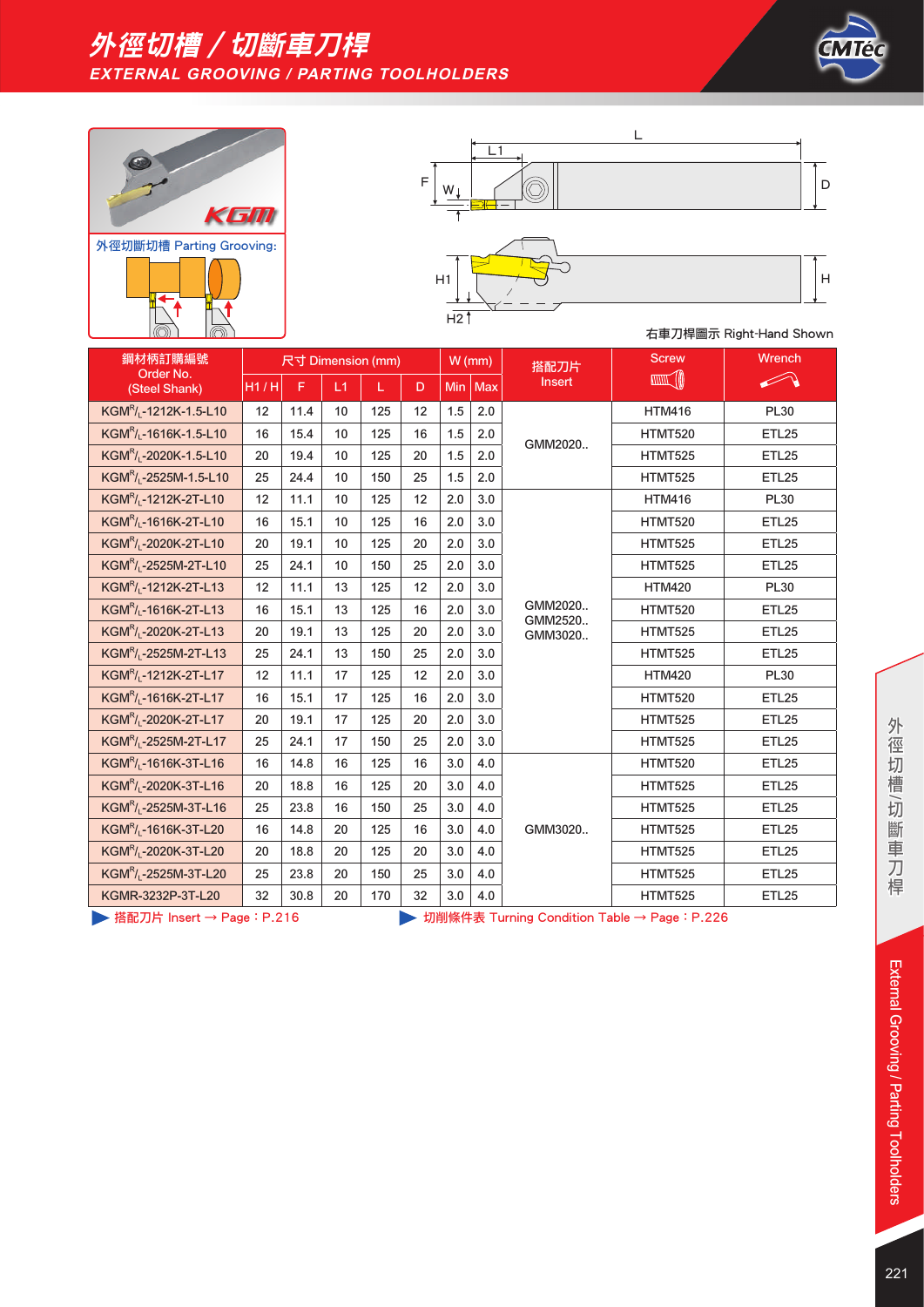





| 鋼材柄訂購編號                    |                                                                              | 尺寸 Dimension (mm) |     |     | 搭配刀片            | 切斷板座              | <b>Wrench</b> |  |  |  |  |  |
|----------------------------|------------------------------------------------------------------------------|-------------------|-----|-----|-----------------|-------------------|---------------|--|--|--|--|--|
| Order No.<br>(Steel Shank) | H <sub>1</sub>                                                               | H2                | L   | W   | Insert          | <b>Tool Block</b> |               |  |  |  |  |  |
| <b>SGIH26-2</b>            | 26                                                                           | 21.4              | 110 | 2.2 | <b>TGTN0220</b> |                   |               |  |  |  |  |  |
| <b>SGIH26-3</b>            | 26                                                                           | 21.4              | 110 | 3.1 | <b>TGTN0310</b> | SGTBU-26          |               |  |  |  |  |  |
| <b>SGIH26-4</b>            | 26                                                                           | 21.4              | 110 | 4.1 | <b>TGTN0410</b> |                   |               |  |  |  |  |  |
| <b>SGIH32-2</b>            | 32                                                                           | 25.0              | 150 | 2.2 | <b>TGTN0220</b> |                   | ESG-1         |  |  |  |  |  |
| <b>SGIH32-3</b>            | 32                                                                           | 25.0              | 150 | 3.1 | <b>TGTN0310</b> | SGTBU-32          |               |  |  |  |  |  |
| <b>SGIH32-4</b>            | 32                                                                           | 25.0              | 150 | 4.1 | <b>TGTN0410</b> |                   |               |  |  |  |  |  |
|                            |                                                                              |                   |     |     |                 |                   |               |  |  |  |  |  |
|                            |                                                                              |                   |     |     |                 |                   |               |  |  |  |  |  |
|                            |                                                                              |                   |     |     |                 |                   |               |  |  |  |  |  |
|                            |                                                                              |                   |     |     |                 |                   |               |  |  |  |  |  |
|                            | ▶ 搭配刀片 Insert → Page : P.216<br>切削條件表 Turning Condition Table → Page : P.226 |                   |     |     |                 |                   |               |  |  |  |  |  |







切斷板座 Tool Block

| 鋼材柄訂購編號                    |           |    |                | 尺寸 Dimension (mm) |    |     |    | 搭配刀板           | <b>Screw</b>  | Wrench      |  |
|----------------------------|-----------|----|----------------|-------------------|----|-----|----|----------------|---------------|-------------|--|
| Order No.<br>(Steel Shank) | <b>H1</b> | H2 | H <sub>3</sub> | L1                | L2 | L   | D  | <b>Blade</b>   |               |             |  |
| <b>SGTBU20-26</b>          | 26        | 43 | 9              | 21                | 38 | 86  | 20 |                |               |             |  |
| <b>SGTBU25-26</b>          | 26        | 43 | 4              | 23                | 40 | 86  | 25 | SGIH26-        |               |             |  |
| <b>SGTBU20-32</b>          | 32        | 50 | 13             | 21                | 40 | 110 | 20 |                | <b>HTM630</b> | <b>PL50</b> |  |
| <b>SGTBU25-32</b>          | 32        | 50 | 8              | 23                | 42 | 110 | 25 | <b>SGIH32-</b> |               |             |  |
|                            |           |    |                |                   |    |     |    |                |               |             |  |
|                            |           |    |                |                   |    |     |    |                |               |             |  |
|                            |           |    |                |                   |    |     |    |                |               |             |  |
|                            |           |    |                |                   |    |     |    |                |               |             |  |
|                            |           |    |                |                   |    |     |    |                |               |             |  |
|                            |           |    |                |                   |    |     |    |                |               |             |  |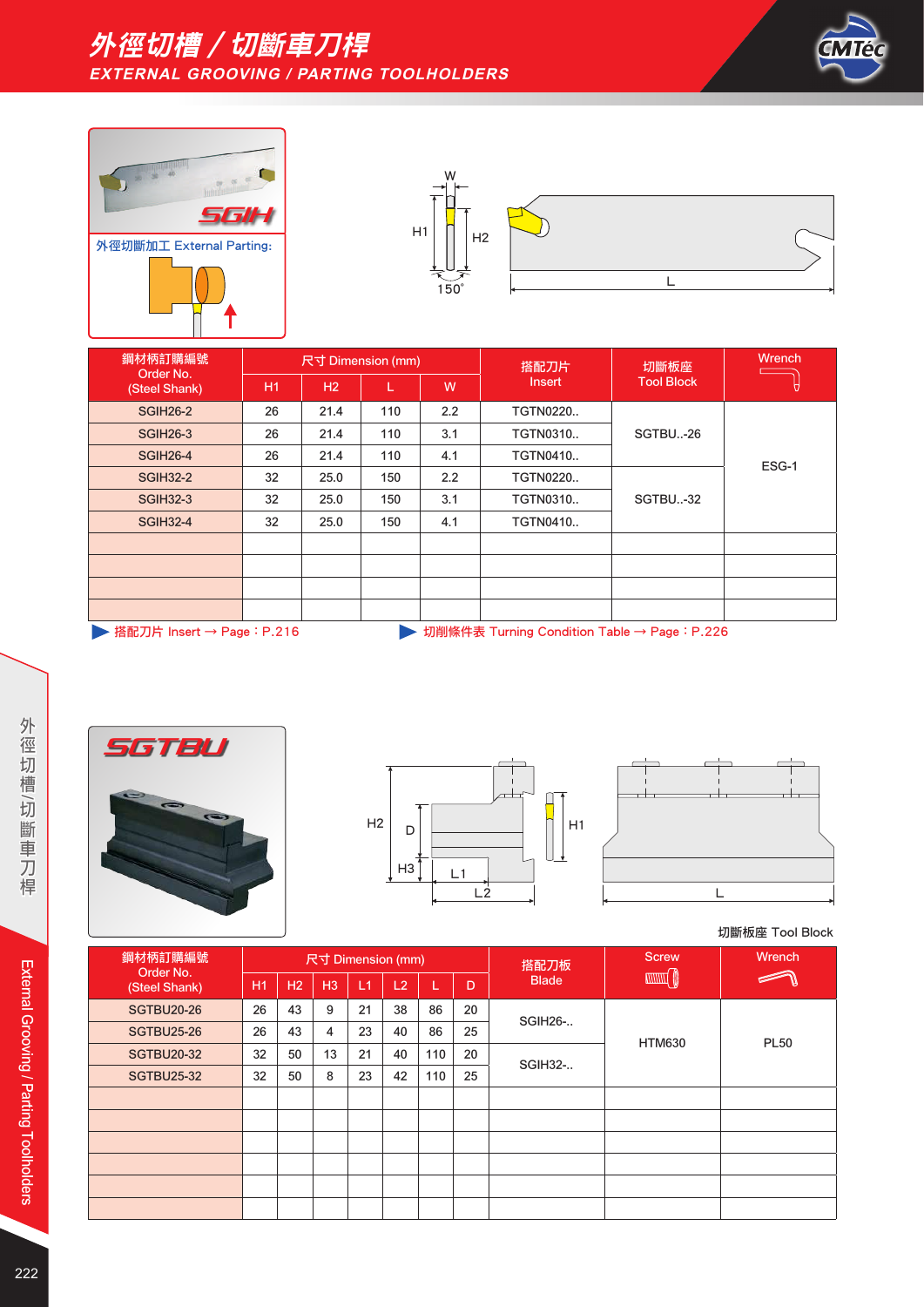









| 鋼材柄訂購編號<br>Order No.<br>(Steel Shank)                                       |      |    | 尺寸 Dimension (mm) |    |                | 搭配刀片            | <b>Screw</b>  | Wrench      |
|-----------------------------------------------------------------------------|------|----|-------------------|----|----------------|-----------------|---------------|-------------|
|                                                                             | H1/H | L1 |                   | D  | W              | <b>Insert</b>   |               |             |
| <b>SGTHR1616-2</b>                                                          | 16   | 16 | 110               | 16 | $\overline{2}$ | <b>TGTN0220</b> | <b>HTM521</b> | <b>PL40</b> |
| <b>SGTHR2020-2</b>                                                          | 20   | 18 | 125               | 20 | $\overline{2}$ |                 |               |             |
| <b>SGTHR2020-3</b>                                                          | 20   | 20 | 125               | 20 | 3              | <b>TGTN0310</b> | <b>HTM625</b> | <b>PL50</b> |
| <b>SGTHR2525-3</b>                                                          | 25   | 25 | 150               | 25 | 3              |                 |               |             |
| <b>SGTHR2525-4</b>                                                          | 25   | 30 | 150               | 25 | 4              | <b>TGTN0410</b> | <b>HTM625</b> | <b>PL50</b> |
|                                                                             |      |    |                   |    |                |                 |               |             |
|                                                                             |      |    |                   |    |                |                 |               |             |
|                                                                             |      |    |                   |    |                |                 |               |             |
|                                                                             |      |    |                   |    |                |                 |               |             |
|                                                                             |      |    |                   |    |                |                 |               |             |
| ▶ 搭配刀片 Insert → Page: P.216<br>切削條件表 Turning Condition Table → Page : P.226 |      |    |                   |    |                |                 |               |             |

外徑切槽/切斷車刀桿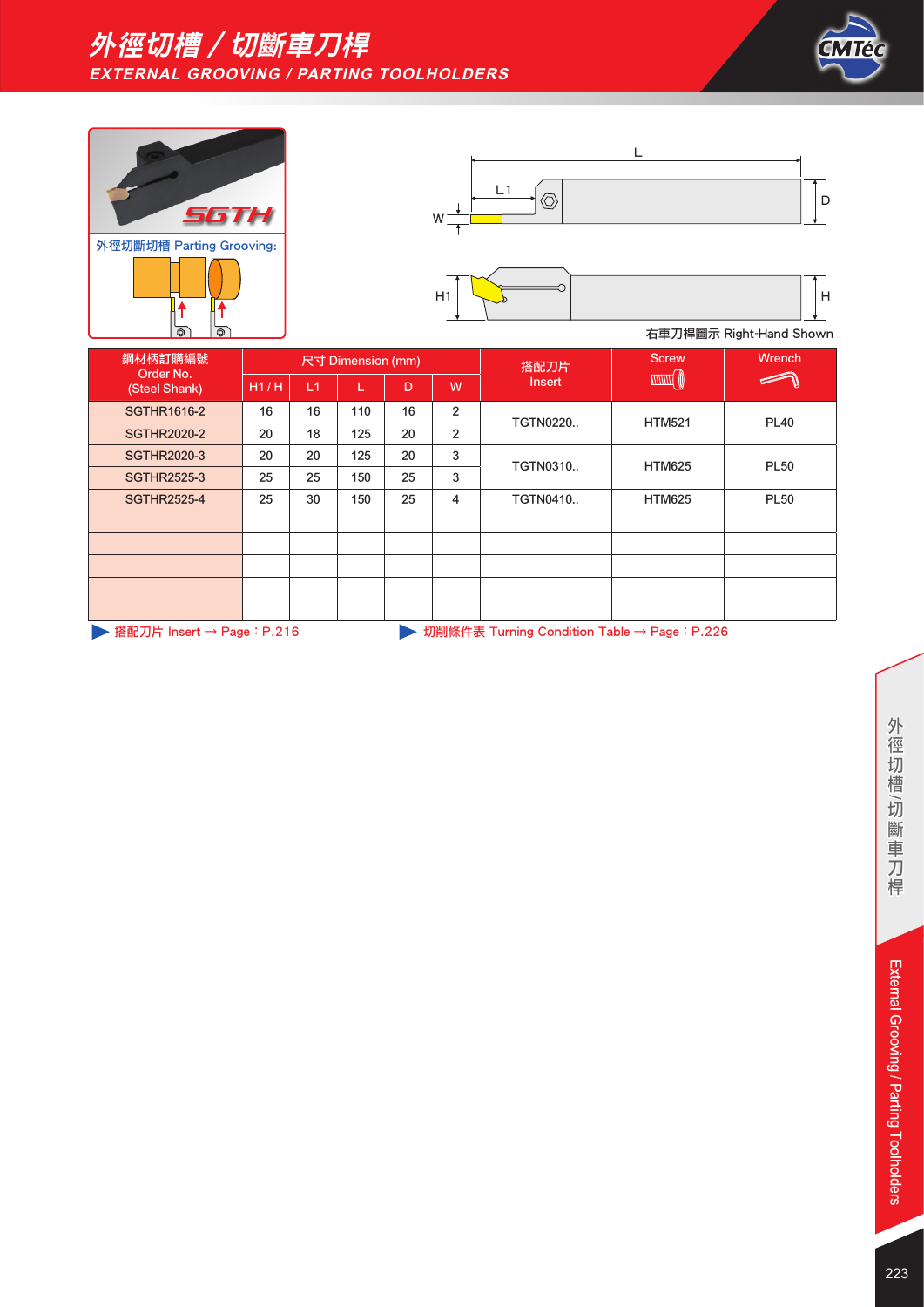







| 鋼材柄訂購編號<br>Order No.                                                                                                                                                                                                                                                                                                                                                                                                                                                                                                                                                                                 |      | 尺寸 Dimension (mm) |                          |     |    | 搭配刀片                           | <b>Screw</b>      | <b>Wrench</b>     |  |
|------------------------------------------------------------------------------------------------------------------------------------------------------------------------------------------------------------------------------------------------------------------------------------------------------------------------------------------------------------------------------------------------------------------------------------------------------------------------------------------------------------------------------------------------------------------------------------------------------|------|-------------------|--------------------------|-----|----|--------------------------------|-------------------|-------------------|--|
| (Steel Shank)                                                                                                                                                                                                                                                                                                                                                                                                                                                                                                                                                                                        | H1/H | F                 | H <sub>2</sub>           |     | D  | <b>Insert</b>                  | <b>TITUL (II)</b> |                   |  |
| KTGF <sup>R</sup> / <sub>L</sub> -1010K-16F                                                                                                                                                                                                                                                                                                                                                                                                                                                                                                                                                          | 10   | 10                | 4                        | 125 | 10 | TGF32R / TGF32L                | <b>MS4009A</b>    | ETF <sub>15</sub> |  |
| KTGFR-1012K-16F                                                                                                                                                                                                                                                                                                                                                                                                                                                                                                                                                                                      | 10   | 12                | 2                        | 125 | 12 | <b>TGF32R</b>                  |                   |                   |  |
| $KTGF^R$ , -1212K-16F                                                                                                                                                                                                                                                                                                                                                                                                                                                                                                                                                                                | 12   | 12                | 2                        | 125 | 12 | <b>TGF32R</b>                  | <b>MS4011A</b>    |                   |  |
| KTGF <sup>R</sup> / <sub>1</sub> -1616K-16F                                                                                                                                                                                                                                                                                                                                                                                                                                                                                                                                                          | 16   | 16                | $\overline{\phantom{0}}$ | 125 | 16 | <b>TGF32L</b>                  |                   |                   |  |
| KTGFR-2020K-16F                                                                                                                                                                                                                                                                                                                                                                                                                                                                                                                                                                                      | 20   | 20                | -                        | 125 | 20 | <b>TGF32R</b>                  |                   |                   |  |
| $KTGF^R$ <sub>L</sub> -1616K-16                                                                                                                                                                                                                                                                                                                                                                                                                                                                                                                                                                      | 16   | 20                | $\qquad \qquad$          | 125 | 16 |                                |                   |                   |  |
| $KTGFR/1 - 2020K-16$                                                                                                                                                                                                                                                                                                                                                                                                                                                                                                                                                                                 | 20   | 25                | -                        | 125 | 20 | <b>TGF32R</b><br><b>TGF32L</b> |                   |                   |  |
| $KTGF^R$ / <sub>1</sub> -2525M-16                                                                                                                                                                                                                                                                                                                                                                                                                                                                                                                                                                    | 25   | 32                | -                        | 150 | 25 |                                |                   |                   |  |
|                                                                                                                                                                                                                                                                                                                                                                                                                                                                                                                                                                                                      |      |                   |                          |     |    |                                |                   |                   |  |
|                                                                                                                                                                                                                                                                                                                                                                                                                                                                                                                                                                                                      |      |                   |                          |     |    |                                |                   |                   |  |
| 2000 The Theory (1980) 1980<br>$1 - 3$ $1/2$ $1/2 - 1/2$ $1/2 - 1/2$ $1/2 - 1/2$<br>$\mathbf{1} \times \mathbf{2} \times \mathbf{3} \times \mathbf{4} \times \mathbf{5} \times \mathbf{6} \times \mathbf{7} \times \mathbf{8} \times \mathbf{8} \times \mathbf{9} \times \mathbf{1} \times \mathbf{1} \times \mathbf{1} \times \mathbf{1} \times \mathbf{1} \times \mathbf{1} \times \mathbf{1} \times \mathbf{1} \times \mathbf{1} \times \mathbf{1} \times \mathbf{1} \times \mathbf{1} \times \mathbf{1} \times \mathbf{1} \times \mathbf{1} \times \mathbf{1} \times \mathbf{1} \times \mathbf{$ |      |                   |                          |     |    |                                |                   |                   |  |

**▶ 搭配刀片 Insert → Page: P.217,218 → 切削條件表 Turning Condition Table → Page: P.226** 





#### 左車刀桿圖示 Left-Hand Shown

| 鋼材柄訂購編號<br>Order No.<br>(Steel Shank) |      |    | 尺寸 Dimension (mm) |    | 搭配刀片          | <b>Screw</b>    | Wrench            |
|---------------------------------------|------|----|-------------------|----|---------------|-----------------|-------------------|
|                                       | H1/H | F  |                   | D  | Insert        | <b>ANNIE AD</b> |                   |
| KTGFSL-1616K-16                       | 16   | 22 | 125               | 16 | <b>TGF32R</b> | <b>MS4009A</b>  | ETF <sub>15</sub> |
| KTGFSL-2020K-16                       | 20   | 26 | 125               | 20 |               |                 |                   |
|                                       |      |    |                   |    |               |                 |                   |
|                                       |      |    |                   |    |               |                 |                   |
|                                       |      |    |                   |    |               |                 |                   |
|                                       |      |    |                   |    |               |                 |                   |
|                                       |      |    |                   |    |               |                 |                   |
|                                       |      |    |                   |    |               |                 |                   |
|                                       |      |    |                   |    |               |                 |                   |
|                                       |      |    |                   |    |               |                 |                   |

<sup>▶</sup> 搭配刀片 Insert → Page: P.217,218 → 切削條件表 Turning Condition Table → Page: P.226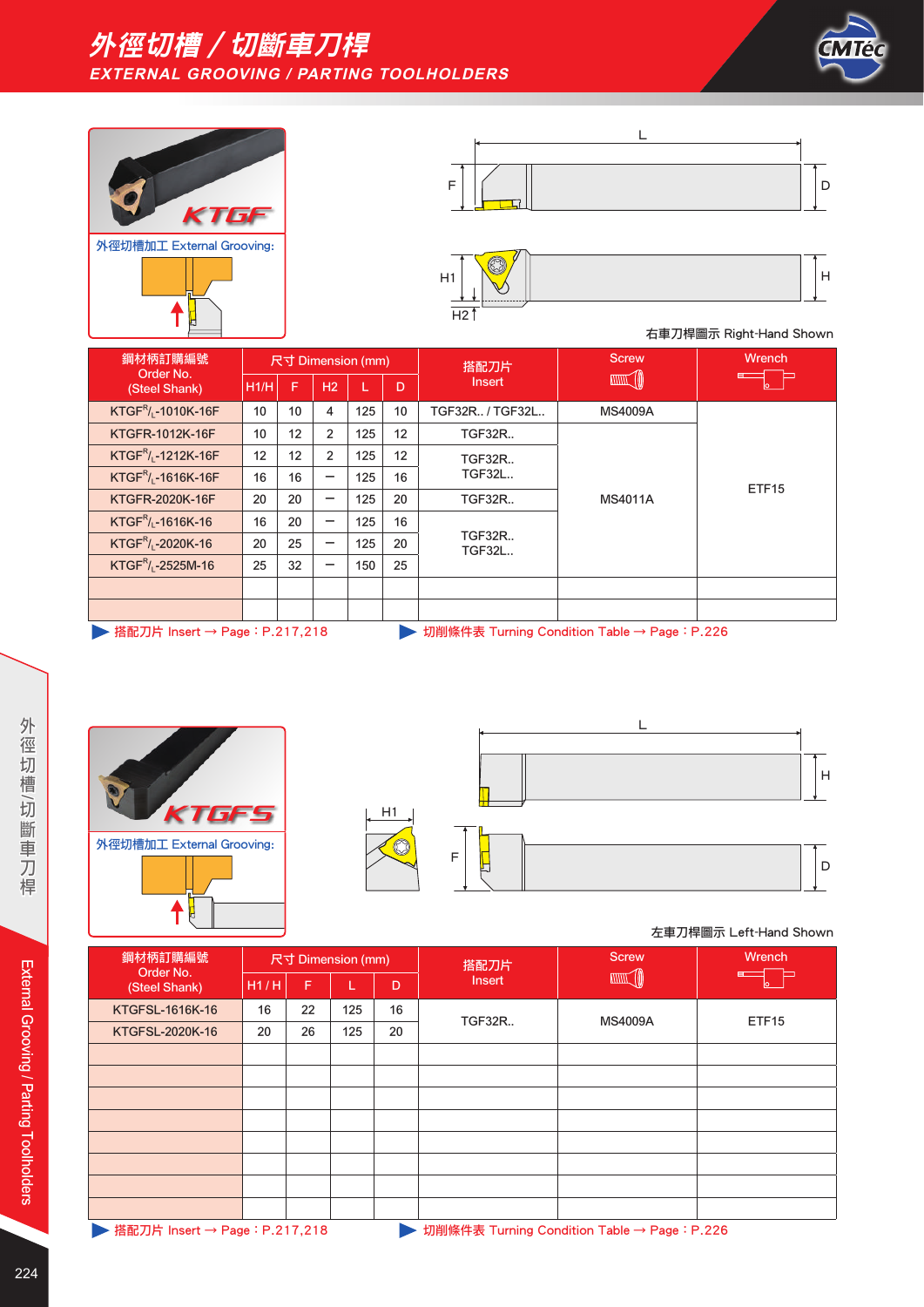

# CNC 走心式自動車床用刀桿 - SAK 系列 **TOOLHOLDERS FOR AUTOMATIC LATHES- SAK SERIES**





| 訂購編號<br>Order No.                                                         |      |    | 尺寸 Dimensions (mm) |                 |                | 搭配刀片   | <b>Screw</b>   | Wrench |
|---------------------------------------------------------------------------|------|----|--------------------|-----------------|----------------|--------|----------------|--------|
|                                                                           | H/H1 | L1 | L                  | D               | W              | Insert |                | ⊨      |
| SAKG <sup>R</sup> / <sub>L</sub> -1010K-374                               | 10   | 9  | 125                | 10 <sup>°</sup> | $\overline{4}$ |        |                |        |
| SAKG <sup>R</sup> / <sub>L</sub> -1212K-374                               | 12   | 9  | 125                | 12              | $\overline{4}$ |        |                | ETF15  |
| SAKG <sup>R</sup> / <sub>L</sub> -1212M-374                               | 12   | 9  | 150                | 12              | 4              | SAK    | <b>MS3509A</b> |        |
| SAKG <sup>R</sup> / <sub>L</sub> -1616M-374                               | 16   | 9  | 150                | 16              | 4              |        |                |        |
| SAKG <sup>R</sup> / <sub>L</sub> -2020K-374                               | 20   | 9  | 125                | 20              | $\overline{4}$ |        |                |        |
| SAKG <sup>R</sup> / <sub>L</sub> -2525M-374                               | 25   | 9  | 150                | 25              | $\overline{4}$ |        |                |        |
|                                                                           |      |    |                    |                 |                |        |                |        |
|                                                                           |      |    |                    |                 |                |        |                |        |
|                                                                           |      |    |                    |                 |                |        |                |        |
|                                                                           |      |    |                    |                 |                |        |                |        |
|                                                                           |      |    |                    |                 |                |        |                |        |
|                                                                           |      |    |                    |                 |                |        |                |        |
|                                                                           |      |    |                    |                 |                |        |                |        |
|                                                                           |      |    |                    |                 |                |        |                |        |
|                                                                           |      |    |                    |                 |                |        |                |        |
| ▶ 搭配刀片 Insert → Page: P.219<br>切削條件 Turning Condition Table → Page: P.226 |      |    |                    |                 |                |        |                |        |